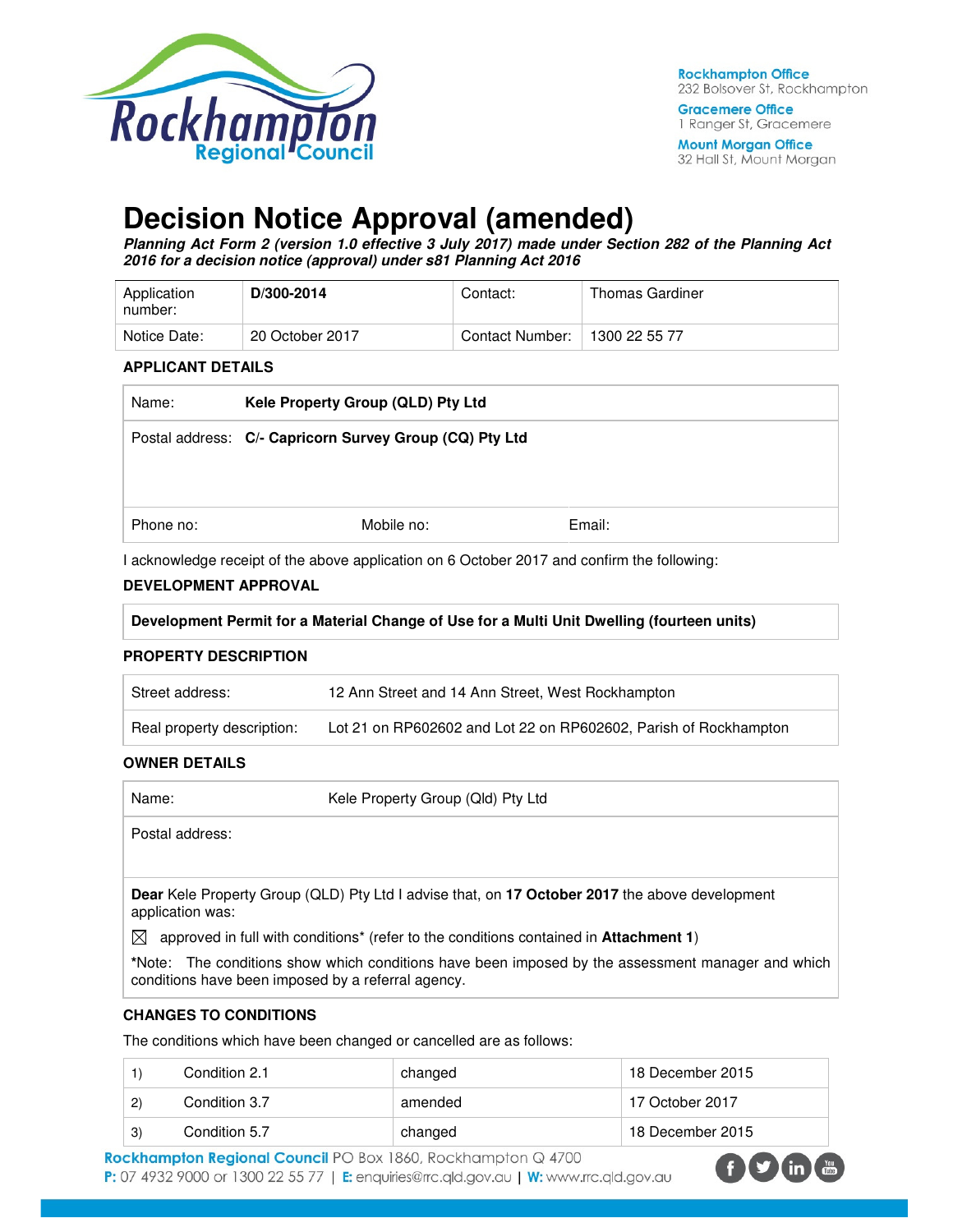| 4)  | Condition 5.8  | new     | 18 December 2015 |
|-----|----------------|---------|------------------|
| 5)  | Condition 5.9  | new     | 18 December 2015 |
| 6)  | Condition 6.3  | changed | 18 December 2015 |
| 7)  | Condition 6.4  | changed | 18 December 2015 |
| 8)  | Condition 9.5  | changed | 18 December 2015 |
| 9)  | Condition 9.6  | changed | 18 December 2015 |
| 10) | Condition 9.12 | deleted | 18 December 2015 |

#### **1. DETAILS OF THE APPROVAL**

|                                                                                                                                                                            | <b>Development</b><br><b>Permit</b> | Preliminary<br>Approval |
|----------------------------------------------------------------------------------------------------------------------------------------------------------------------------|-------------------------------------|-------------------------|
| Development assessable under the planning scheme, a temporary local<br>planning instrument, a master plan or a preliminary approval which<br>includes a variation approval | $\boxtimes$                         |                         |

#### **2. CONDITIONS**

This approval is subject to the conditions in Attachment 1.

## **3. FURTHER DEVELOPMENT PERMITS REQUIRED**

Please be advised that the following development permits are required to be obtained before the development can be carried out:

| Type of development permit required | Subject of the required development permit    |  |
|-------------------------------------|-----------------------------------------------|--|
| <b>Operational Works</b>            | <b>Access and Parking Works</b>               |  |
|                                     | Stormwater Works                              |  |
|                                     | Inter-allotment Drainage Works                |  |
|                                     | Roof and Allotment Drainage Works             |  |
|                                     | Site Works and                                |  |
|                                     | Landscaping Works                             |  |
| Plumbing and Drainage Works and     |                                               |  |
| <b>Building Works</b>               | Demolition Works for Existing Structures; and |  |
|                                     | <b>Building Works for new Development</b>     |  |

## **4. SUBMISSIONS**

Properly made submissions were  $\boxtimes$ /were not  $\Box$  made in relation to the application.

There were properly made submissions received from the following submitter(s):

| Name of principal submitter | <b>Residential or business address</b> | Electronic address (if provided) |
|-----------------------------|----------------------------------------|----------------------------------|
| Helen Holden                | 10 Ann Street, West Rockhampton        |                                  |
| Kevin Holden<br>2.          | 10 Ann Street, West Rockhampton        |                                  |
| 3. Emma Haughton            | 11 Ann Street, The Range               |                                  |
| Lindsay Holden<br>4.        | 2 Broadhurst Drive, Gracemere          |                                  |
| Raymond Kelly<br>5.         | 8 Ann Street, West Rockhampton         |                                  |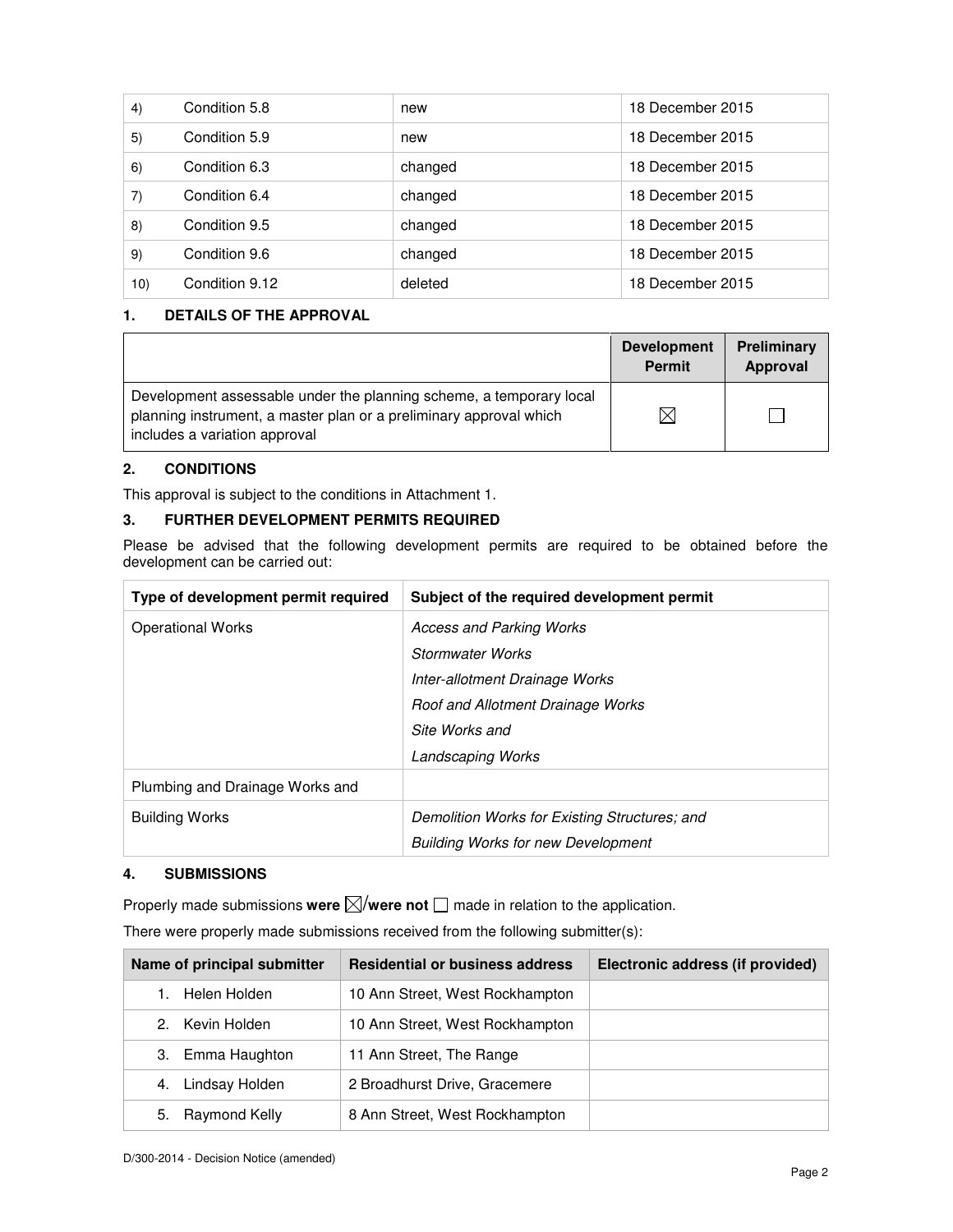#### **5. REFERRAL AGENCIES** NIL

## **6. THE APPROVED PLANS**

| <b>Plan/Document Name</b>     | Plan/Document Number            | Dated         |
|-------------------------------|---------------------------------|---------------|
| Site Layout Plan: Proposed    | 1408-08, DA-02 Issue DA1.3      | 13 March 2015 |
| Site Layout Plan: Landscape   | 1408-08, DA-03 Issue DA1.3      | 13 March 2015 |
| Site Layout Plan: Car Parking | 1408-08, DA-04 Issue DA1.3      | 13 March 2015 |
| Dwelling Unit - Banksia       | 1408-08, DA-05 Issue DA1.3      | 13 March 2015 |
| Dwelling Unit - Paperbark     | 1408-08, DA-06 Issue DA1.3      | 13 March 2015 |
| Dwelling Unit - Wattle        | 1408-08, DA-07 Issue DA1.3      | 13 March 2015 |
| <b>Boundary Elevations</b>    | 1408-08, DA-08 Issue DA1.3      | 13 March 2015 |
| Proposed Site Plan            | D14.153-02, Sheet 2 of 6, Rev A | December 2014 |
| External Catchment Plan       | D14.153-03, Sheet 3 of 6, Rev A | December 2014 |
| <b>Proposed Inlet Details</b> | D14.153-07, Sheet 7 of 9, Rev B | February 2015 |
| Kerb Weir Calculations        | D14.153-08, Sheet 8 of 9, Rev B | February 2015 |
| Sewer Connection Strategy     | D14.153-09, Sheet 9 of 9, Rev B | February 2015 |

**The approved development must be completed and maintained generally in accordance with the approved drawings and documents:** 

### **CURRENCY PERIOD FOR THE APPROVAL**

The standard relevant periods stated in section 341 of Sustainable Planning Act 2009 apply to each aspect of development in this approval, if not stated in the conditions of approval attached.

### **7. STATEMENT OF REASONS**

| Description of the<br>development      | The proposed development is for a Material Change of Use for a Multi Unit<br>Dwelling (fourteen units)                                                                                                 |  |
|----------------------------------------|--------------------------------------------------------------------------------------------------------------------------------------------------------------------------------------------------------|--|
| <b>Assessment</b><br><b>Benchmarks</b> | The proposed development was assessed against the following assessment<br>benchmarks:                                                                                                                  |  |
|                                        | Multi Unit Dwelling, Accommodation Building and Duplex Code.                                                                                                                                           |  |
|                                        | Parking and Access Code.                                                                                                                                                                               |  |
|                                        | Landscaping Code.                                                                                                                                                                                      |  |
|                                        | Crime Prevention Through Environmental Design Code.                                                                                                                                                    |  |
|                                        | External Works and Servicing Code.                                                                                                                                                                     |  |
|                                        | Residential Design – Character Code.                                                                                                                                                                   |  |
| <b>Reasons for decision</b>            | The request for a minor change is considered to be reasonable and in<br>conjunction with the existing approval and consistent with Council's current<br>laws and policies applying to the development. |  |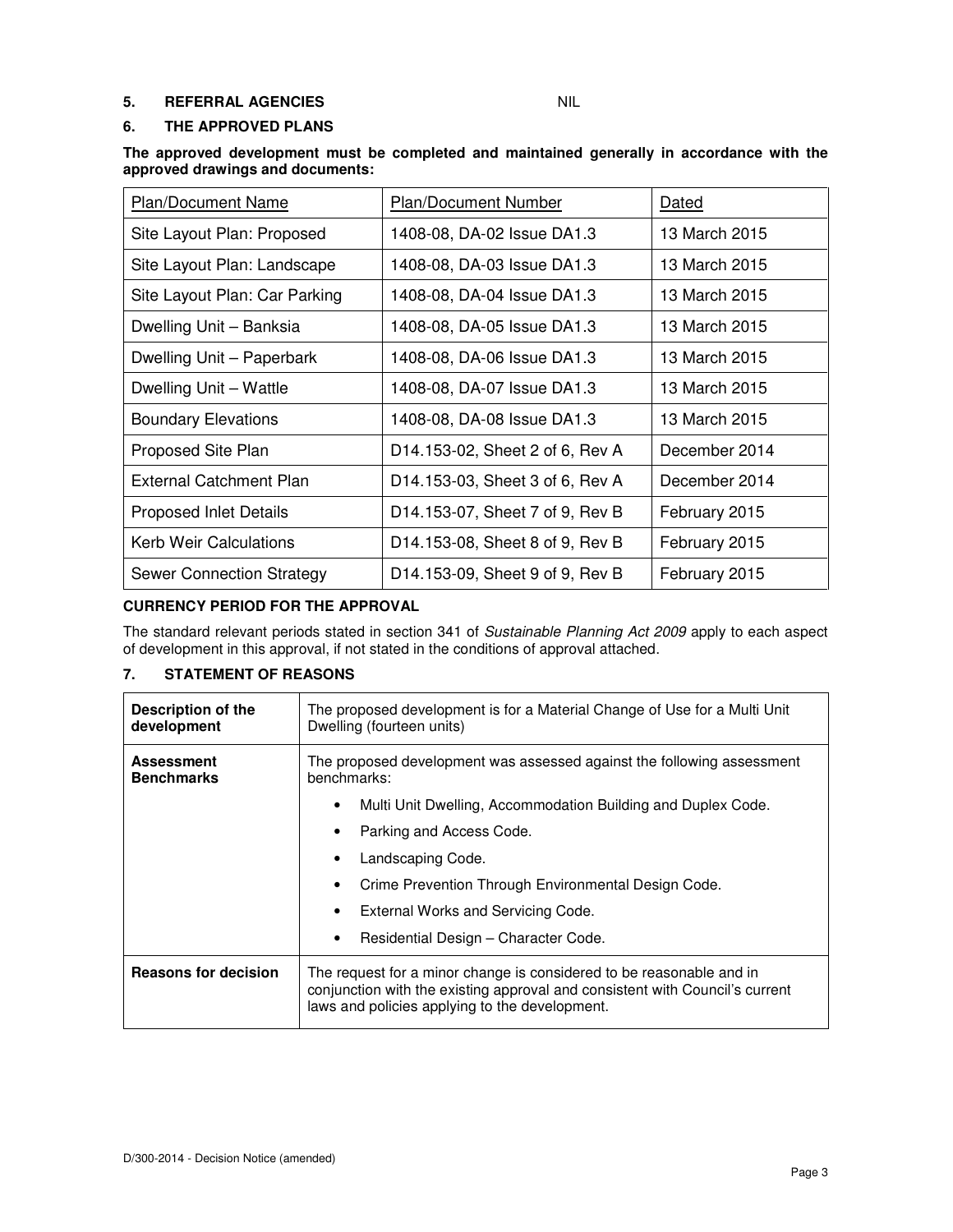## **8. RIGHTS OF APPEAL**

The rights of an applicant to appeal to a tribunal or the Planning and Environment Court against a decision about a development application are set out in chapter 6, part 1 of the Planning Act 2016. For particular applications, there may also be a right to make an application for a declaration by a tribunal (see chapter 6, part 2 of the Planning Act 2016).

#### Appeal by an applicant

An applicant for a development application may appeal to the Planning and Environment Court against the following:

- the refusal of all or part of the development application
- a provision of the development approval
- the decision to give a preliminary approval when a development permit was applied for
- a deemed refusal of the development application.

An applicant may also have a right to appeal to the Development tribunal. For more information, see schedule 1 of the Planning Act 2016.

#### Appeal by a submitter

A submitter for a development application may appeal to the Planning and Environment Court against:

- any part of the development application for the development approval that required impact assessment
- a variation request.

The timeframes for starting an appeal in the Planning and Environment Court are set out in section 229 of the Planning Act 2016.

**Attachment 2** is an extract from the Planning Act 2016 that sets down the applicant's appeal rights and the appeal rights of a submitter.

#### **9. WHEN THE DEVELOPMENT APPROVAL TAKES EFFECT**

This development approval takes effect:

From the time the decision notice is given  $-$  if there is no submitter and the applicant does not appeal the decision to the court.

Or

When the submitter's appeal period ends  $-$  if there is a submitter and the applicant does not appeal the decision to the court.

Or

Subject to the decision of the court, when the appeal is finally decided  $-$  if an appeal is made to the court.

This approval will lapse unless substantially commenced within the above stated relevant periods (refer to sections 85 of Planning Act 2016 for further details).

#### **10. ORIGINAL DECISION ASSESSMENT MANAGER**

| Name: | Tarnya Fitzgibbon<br><b>COORDINATOR</b><br><b>DEVELOPMENT ASSESSMENT</b> | Date: 21 July 2015 |
|-------|--------------------------------------------------------------------------|--------------------|
| 11.   | <b>ASSESSMENT MANAGER</b>                                                |                    |

#### Name: **Amanda O'Mara ACTING COORDINATOR DEVELOPMENT ASSESSMENT** Signature: Date: 20 October 2017

### **Attachment 1 – Conditions of the approval**

**Part 1 – Conditions imposed by the assessment manager** *[Note: where a condition is imposed about* infrastructure under Chapter 4 of the Planning Act 2016, the relevant provision of the Act under which this condition was imposed must be specified.]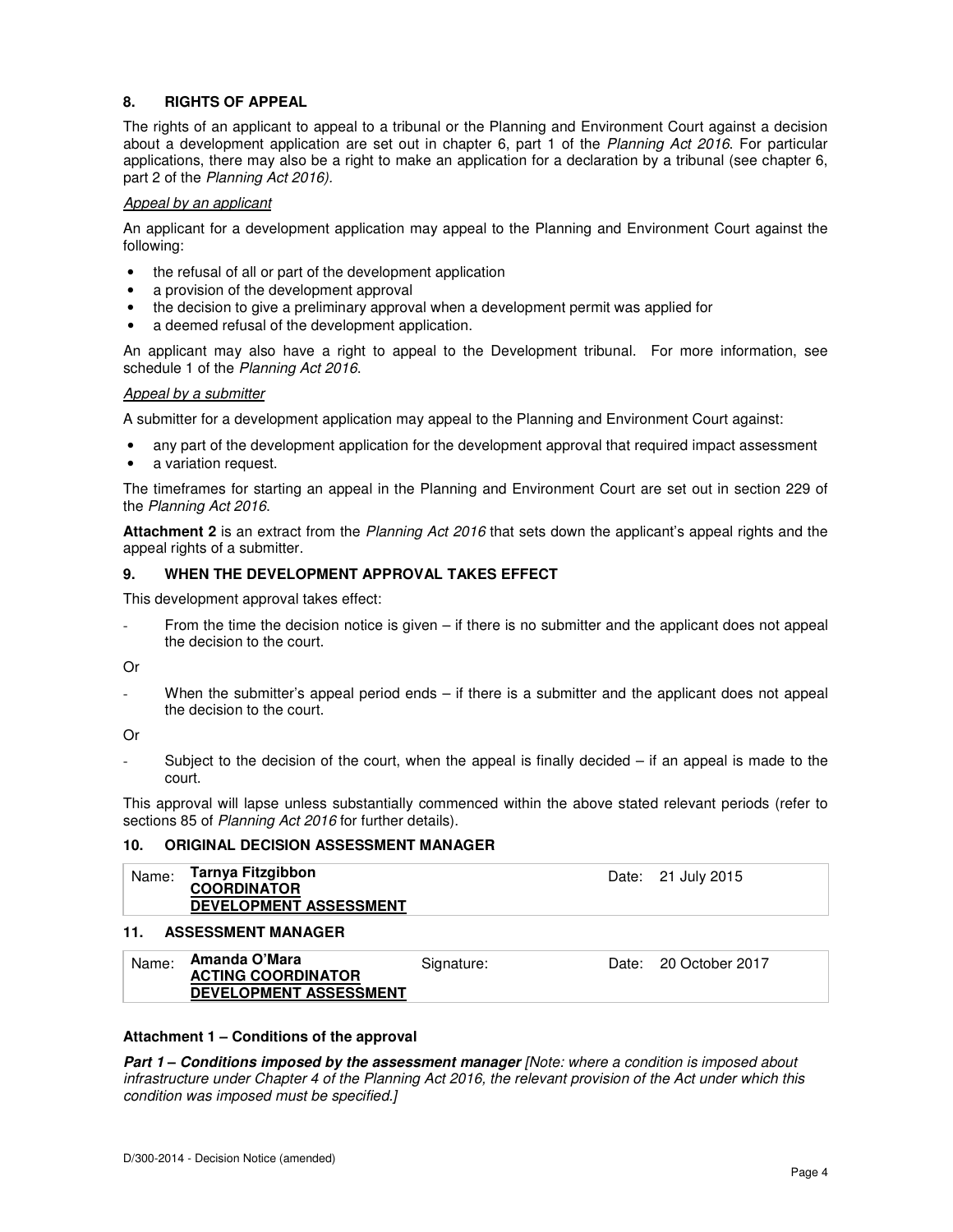

## **Attachment 1 – Part 1**

## **Rockhampton Regional Council Conditions**

PLANNING ACT 2016

## ADMINISTRATION

- 1.1 The Developer is responsible for ensuring compliance with this approval and the Conditions of the approval by an employee, agent, contractor or invitee of the Developer.
- 1.2 Where these Conditions refer to "Council" in relation to requiring Council to approve or to be satisfied as to any matter, or conferring on the Council a function, power or discretion, that role of the Council may be fulfilled in whole or in part by a delegate appointed for that purpose by the Council.
- 1.3 All conditions of this approval must be undertaken and completed to the satisfaction of Council, at no cost to Council.
- 1.4 All conditions, works, or requirements of this approval must be undertaken and completed prior to the commencement of the use, unless otherwise stated.
- 1.5 Where applicable, infrastructure requirements of this approval must be contributed to the relevant authorities, at no cost to Council prior to the commencement of the use, unless otherwise stated.
- 1.6 The following further Development Permits must be obtained prior to the commencement of any works associated with their purposes:
	- 1.6.1 Operational Works:
		- (i) Access and Parking Works;
		- (ii) Stormwater Works;
		- (iii) Inter-allotment Drainage Works;
		- (iv) Roof and Allotment Drainage Works;
		- (v) Site Works; and
		- (vi) Landscape Works
	- 1.6.2 Plumbing and Drainage Works; and
	- 1.6.3 Building Works:
		- (i) Demolition works for existing structures; and
		- (ii) Building works for new development.
- 1.7 All Development Permits for Operational Works and Plumbing and Drainage Works must be obtained prior to the issue of a Development Permit for Building Works.
- 1.8 Unless otherwise stated, all works must be designed, constructed and maintained in accordance with the relevant Council policies, guidelines and standards.
- 1.9 All engineering drawings/specifications, design and construction works must comply with the requirements of the relevant *Australian Standards* and must be approved, supervised and certified by a Registered Professional Engineer of Queensland.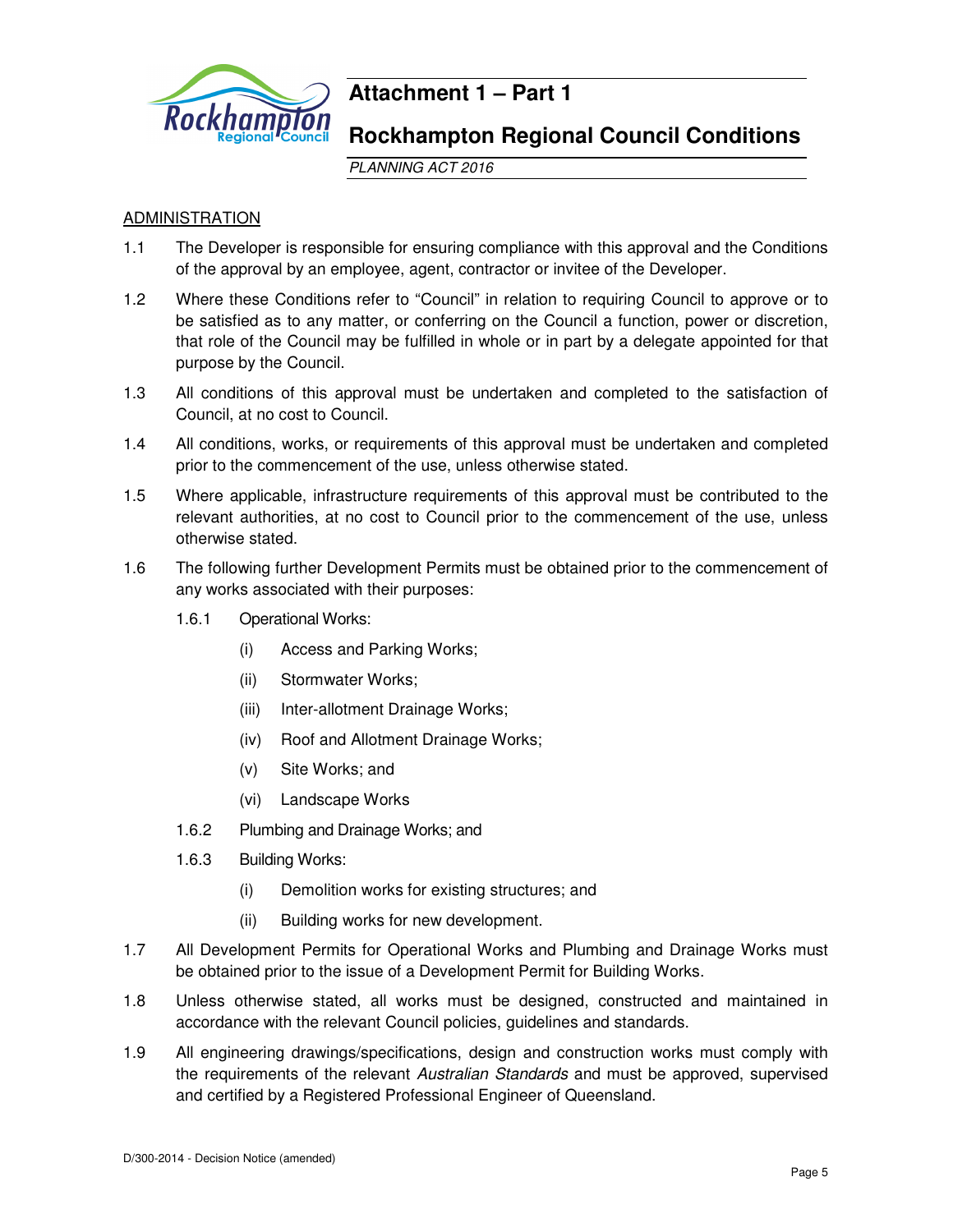1.10 Lot 21 on RP602602 and Lot 22 on RP602602 must be amalgamated and registered as one title prior to the commencement of the use.

## 2.0 APPROVED PLANS AND DOCUMENTS

2.1 The approved development must be completed and maintained generally in accordance with the approved plans and documents, except where amended by the conditions of this permit:

| <b>Plan/Document Name</b>        | <b>Plan/Document Number</b>     | <b>Dated</b>  |
|----------------------------------|---------------------------------|---------------|
| Site Layout Plan: Proposed       | 1408-08, DA-02 Issue DA1.3      | 13 March 2015 |
| Site Layout Plan: Landscape      | 1408-08, DA-03 Issue DA1.3      | 13 March 2015 |
| Site Layout Plan: Car Parking    | 1408-08, DA-04 Issue DA1.3      | 13 March 2015 |
| Dwelling Unit - Banksia          | 1408-08, DA-05 Issue DA1.3      | 13 March 2015 |
| Dwelling Unit - Paperbark        | 1408-08, DA-06 Issue DA1.3      | 13 March 2015 |
| Dwelling Unit - Wattle           | 1408-08, DA-07 Issue DA1.3      | 13 March 2015 |
| <b>Boundary Elevations</b>       | 1408-08, DA-08 Issue DA1.3      | 13 March 2015 |
| Proposed Site Plan               | D14.153-02, Sheet 2 of 6, Rev A | December 2014 |
| <b>External Catchment Plan</b>   | D14.153-03, Sheet 3 of 6, Rev A | December 2014 |
| <b>Proposed Inlet Details</b>    | D14.153-07, Sheet 7 of 9, Rev B | February 2015 |
| Kerb Weir Calculations           | D14.153-08, Sheet 8 of 9, Rev B | February 2015 |
| <b>Sewer Connection Strategy</b> | D14.153-09, Sheet 9 of 9, Rev B | February 2015 |

- 2.3 Where there is any conflict between the conditions of this approval and the details shown on the approved plans and documents, the conditions of approval must prevail.
- 2.4 Where conditions require the above plans or documents to be amended, the revised document(s) must be submitted for endorsement by Council prior to the submission of a Development Application for Operational Works.

## 3.0 ACCESS AND PARKING WORKS

- 3.1 A Development Permit for Operational Works (access and parking works) must be obtained prior to the commencement of any access and parking works on the site.
- 3.2 All works must be designed and constructed in accordance with the approved plans (refer to condition 2.1), Capricorn Municipal Development Guidelines, Australian Standard AS2890 "Off Street Car Parking" and the provisions of a Development Permit for Operational Works (access and parking works).
- 3.3 All parking spaces, access driveway(s), and vehicular manoeuvring areas associated with this proposed development must be concrete paved.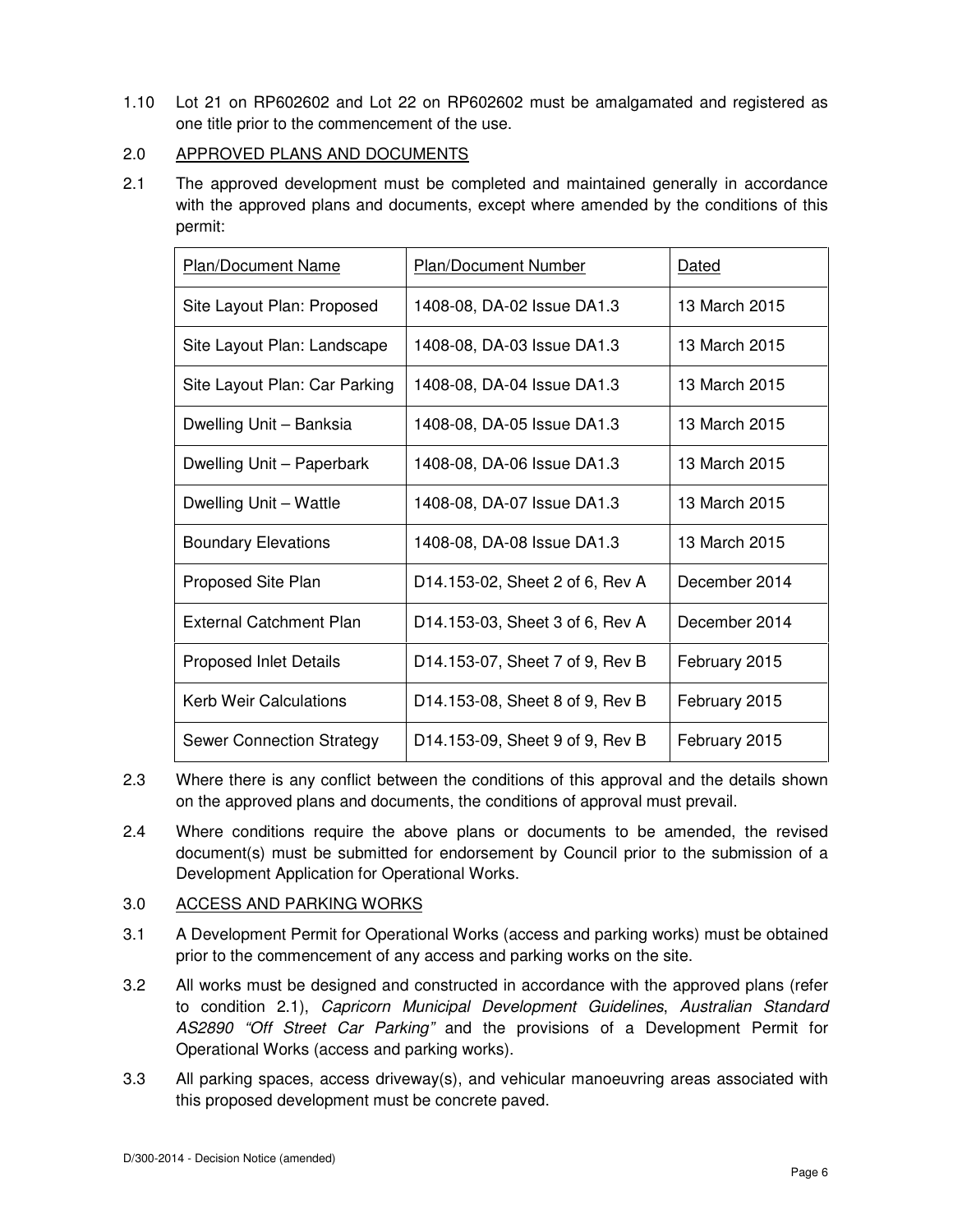- 3.4 Any redundant vehicular crossover must be replaced by Council standard kerb and channel.
- 3.5 All vehicles including bin collection vehicles must ingress and egress the development in a forward gear.
- 3.6 A minimum of twenty-one (21) parking spaces must be provided on-site. This includes fourteen (14) covered car parking spaces and seven (7) visitor's car parking spaces.
- 3.7 Any gate structure on the access must be located a minimum of 5.6 metres inside the boundary to avoid vehicles blocking the through traffic (pedestrian and vehicle) on Ann Street.

## 4.0 PLUMBING AND DRAINAGE WORKS

- 4.1 All internal plumbing and drainage works must be designed and constructed in accordance with the approved plans (refer to condition 2.1), Capricorn Municipal Development Guidelines, Water Supply (Safety and Reliability) Act, Plumbing and Drainage Act, Council's Plumbing and Drainage Policies and the provisions of a Development Permit for Plumbing and Drainage Works.
- 4.2 A Development Permit for Plumbing and Drainage Works must be obtained for the removal and/or demolition of any existing structure on the development site.
- 4.3 All internal plumbing and sanitary drainage works must be completely independent for each unit/tenancy.
- 4.4 The development must be connected to Council's reticulated water supply and sewerage networks.
- 4.5 The existing two (2) sewerage connection point(s) must be disconnected. A new sewerage connection point must be provided from the existing access chamber located within the development site.
- 4.6 The existing two (2) water connection point(s) must be disconnected. A new water connection point must be provided to the development. A hydraulic engineer or other suitably qualified person must determine the size of connection required.
- 4.7 Internal fire hydrant must be installed fifty (50) metres from front boundary. This must include a combined fire and domestic meter.
- 4.8 The development must be provided with a master meter at the development site boundary and sub-meters for each sole occupancy building in accordance with the Queensland Plumbing and Drainage Code and Council's Sub-metering Policy
- 4.9 Adequate domestic and fire fighting protection must be provided to the development, and must be certified by a hydraulic engineer or other suitably qualified person.
- 4.10 Water meter boxes and sewerage connection points located within trafficable areas must be raised or lowered to suit the finished surface levels and must be provided with heavy duty trafficable lids.
- 4.11 The finished sewerage access chamber surface must be at a sufficient level to avoid ponding of stormwater above the top of the chamber. A heavy duty trafficable lid must be provided in the trafficable area.
- 4.12 Alteration, disconnection or relocation of internal plumbing and sanitary drainage works associated with the existing building must be in accordance with regulated work under the Plumbing and Drainage Act and Council's Plumbing and Drainage Policies.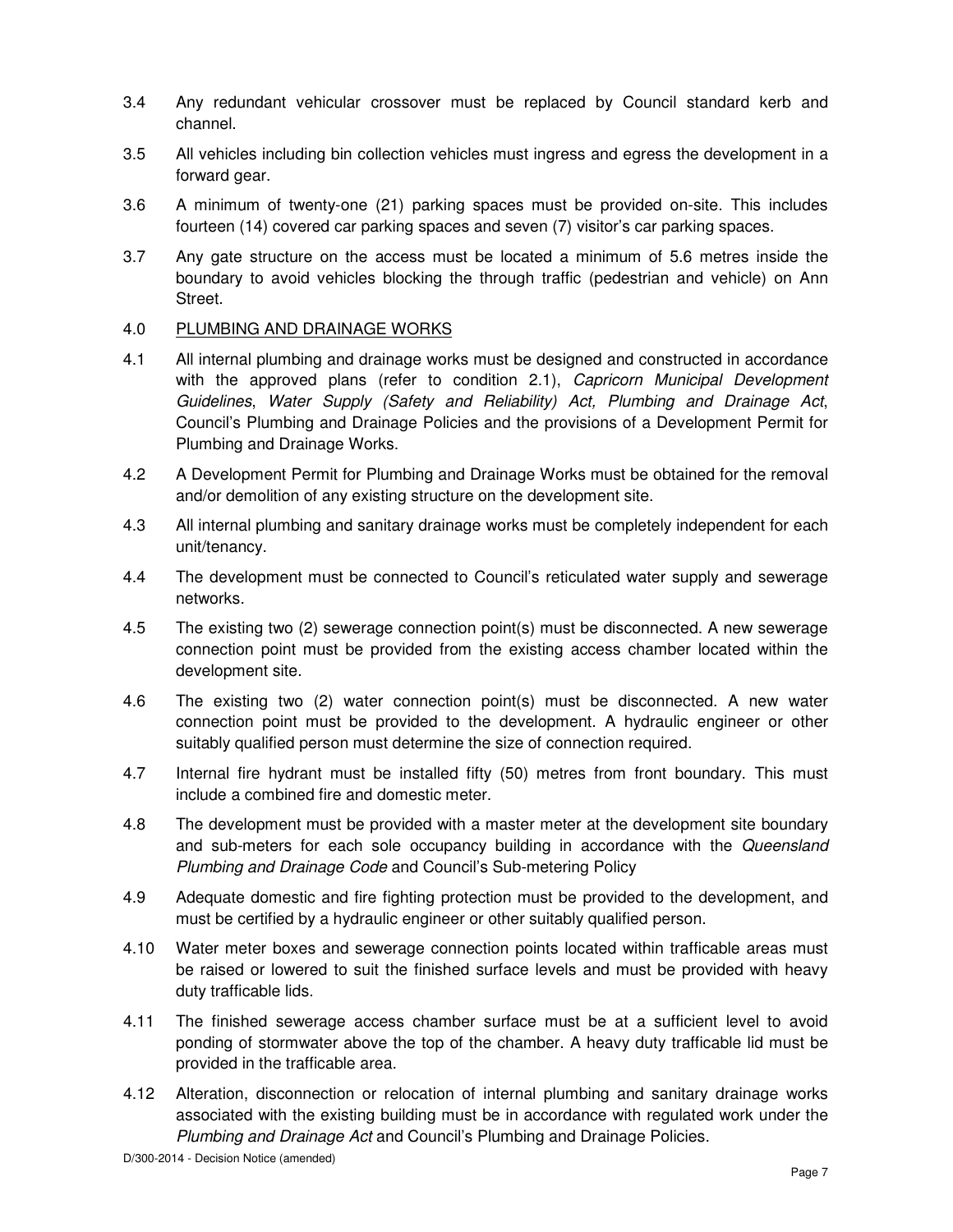## 5.0 STORMWATER WORKS

- 5.1 A Development Permit for Operational Works (stormwater works) must be obtained prior to the commencement of any stormwater works on the site.
- 5.2 All stormwater drainage works must be designed and constructed in accordance with the approved plans (refer to condition 2.1), Queensland Urban Drainage Manual, Capricorn Municipal Development Guidelines, sound engineering practice and the provisions of a Development Permit for Operational Works (stormwater works).
- 5.3 All stormwater must drain to a demonstrated lawful point of discharge and must not adversely affect surrounding land or infrastructure in comparison to the pre-development condition, including but not limited to blocking, altering or diverting existing stormwater runoff patterns or having the potential to cause damage to other infrastructure.
- 5.4 The development must not increase peak stormwater runoff for a selected range of storm events up to and including a one percent (1%) Annual Exceedance Probability defined flood event, for the post development condition.
- 5.5 The development must comply with the requirements of post construction stormwater management design objectives of the State Planning Policy 2014.
- 5.6 The installation of bio-retention and detention cells must be in accordance with relevant Standards and all maintenance of the proposed bio-retention and detention cells must be the responsibility of the property owner or body corporate.
- 5.7 Adequate safety fencing must be provided on both sides of the masonry channel located along the southern boundary of the development site. In addition, a lockable gate must be provided to the downstream end to prevent unauthorised access to the channel. All maintenance of the proposed masonry channel must be the responsibility of the property owner or body corporate.

 Note: The gate must be designed so that the hydraulic capacity of the channel is not reduced, there is no increased risk of flow blockage by debris, and no turbulence affecting the system. An adequate blockage factor must be considered for the design of the gate.

- 5.8 Any application for a Development Permit for Operational Works for stormwater works must be accompanied by a detailed Stormwater Management Plan, prepared and certified by a Registered Professional Engineer of Queensland. The Stormwater Management Plan must clearly demonstrate that:
	- i. all content of the stormwater management plan is in accordance with the Queensland Urban Drainage Manual, Capricorn Municipal Development Guidelines, stormwater management design objectives in State Planning Policy 2014, and sound engineering practice;
	- ii. the Stormwater discharge is to a lawful point of discharge in accordance with the Queensland Urban Drainage Manual;
	- iii. the volume of detention is sufficient to attenuate the peak discharge from the development site to ensure non-worsening for a range of design rainfall events up to and including a one percent (1%) Annual Exceedance Probability defined flood event, in accordance with the provisions of the Queensland Urban Drainage Manual;
	- iv. the potential pollutants in stormwater discharged from the development site are managed in accordance with current water quality best industry practices and in accordance with State Planning Policy 2014;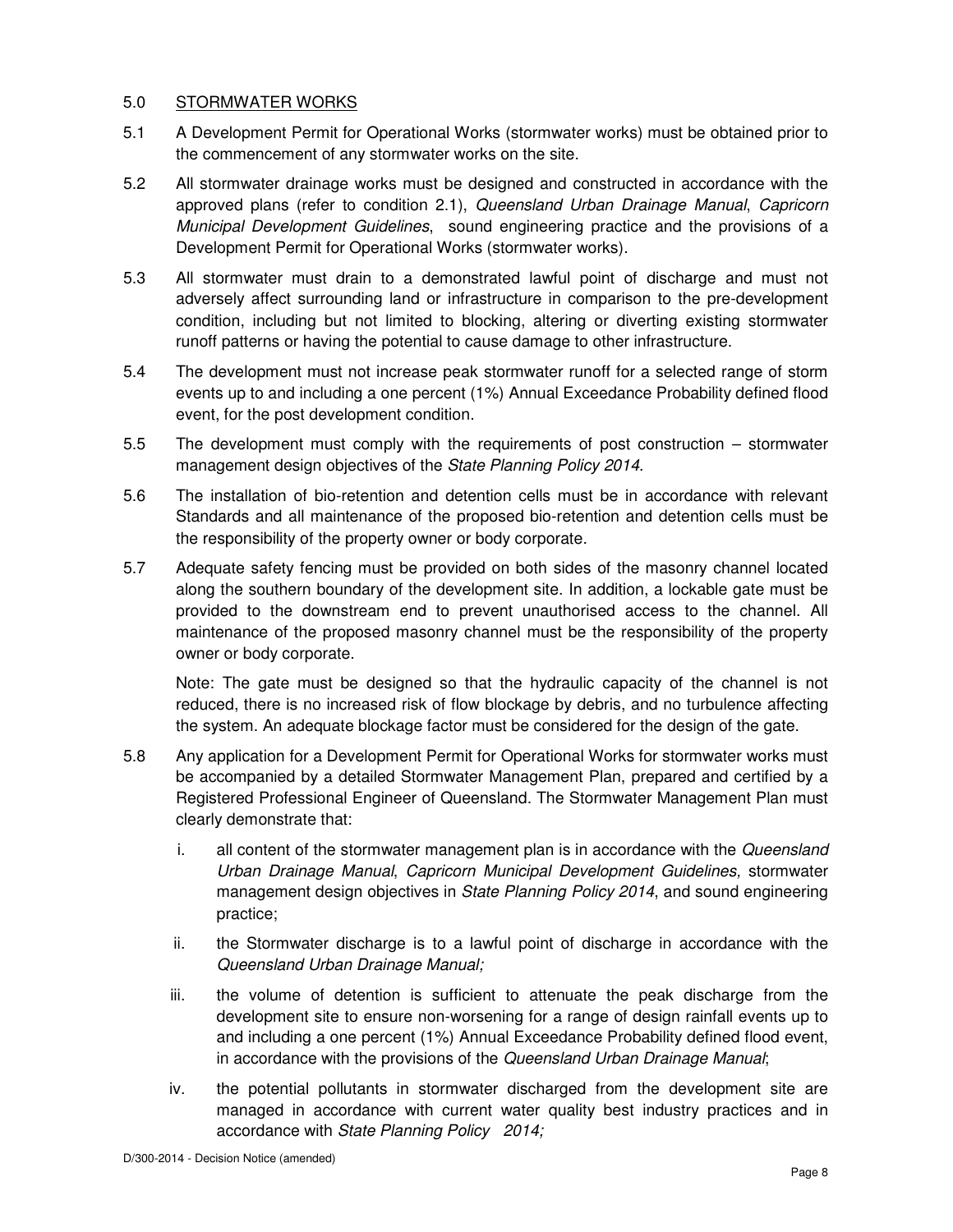- v. the stormwater management plan is accompanied by full calculations; including electronic modelling files from industry standard modelling software, (including both electronic model files and results files) and all details of the modelling assumptions to support both the proposed water quantity and quality management strategy; and
- vi. it includes detailed engineering plans with details of any new drainage systems, or the amendment and upgrading of existing drainage systems to implement the proposed drainage strategy.
- 5.9 Any application for a Development Permit for Operational Works for stormwater works must be accompanied by engineering plans with details of any new drainage systems including retention systems, inlet and outlet structures, or the amendment and upgrading of existing drainage systems to implement the proposed drainage strategy.

## 6.0 INTER-ALLOTMENT DRAINAGE WORKS

- 6.1 A Development Permit for Operational Works (inter-allotment drainage works) must be obtained prior to the commencement of any drainage works on the development site.
- 6.2 All inter-allotment drainage works must be designed and constructed in accordance with the approved plans (refer to condition 2.1), Queensland Urban Drainage Manual, Capricorn Municipal Development Guidelines, sound engineering practice and the provisions of a Development Permit for Operational Works (inter-allotment drainage works).
- 6.3 Easement/s must be registered in favour of Council which accommodate/s all overland flow paths and channels, generally in accordance with the Site Plan (refer to Condition 2.1).
- 6.4 Adequate safety fencing must be provided on both sides of the vegetated channel. All maintenance of the vegetated channel must be the responsibility of the property owner or body corporate.

## 7.0 ROOF AND ALLOTMENT DRAINAGE WORKS

- 7.1 A Development Permit for Operational Works (roof and allotment drainage works) must be obtained prior to the commencement of any drainage works on the site.
- 7.2 All roof and allotment drainage works must be designed and constructed in accordance with the approved plans (refer to condition 2.1), Queensland Urban Drainage Manual, Capricorn Municipal Development Guidelines, sound engineering practice and the provisions of a Development Permit for Operational Works (roof and allotment drainage works).
- 7.3 All roof and allotment runoff from the development must be directed to a lawful point of discharge and must not restrict, impair or change the natural flow of runoff water or cause a nuisance to surrounding land or infrastructure.
- 7.4 The development must not increase peak stormwater runoff for a selected range of storm events up to and including a one percent (1%) Annual Exceedance Probability defined flood event, for the post development condition.

## 8.0 SITE WORKS

- 8.1 A Development Permit for Operational Works (site works) must be obtained prior to the commencement of any site works.
- 8.2 All earthworks must be undertaken in accordance with Australian Standards, AS3798 "Guidelines on Earthworks for Commercial and Residential Developments".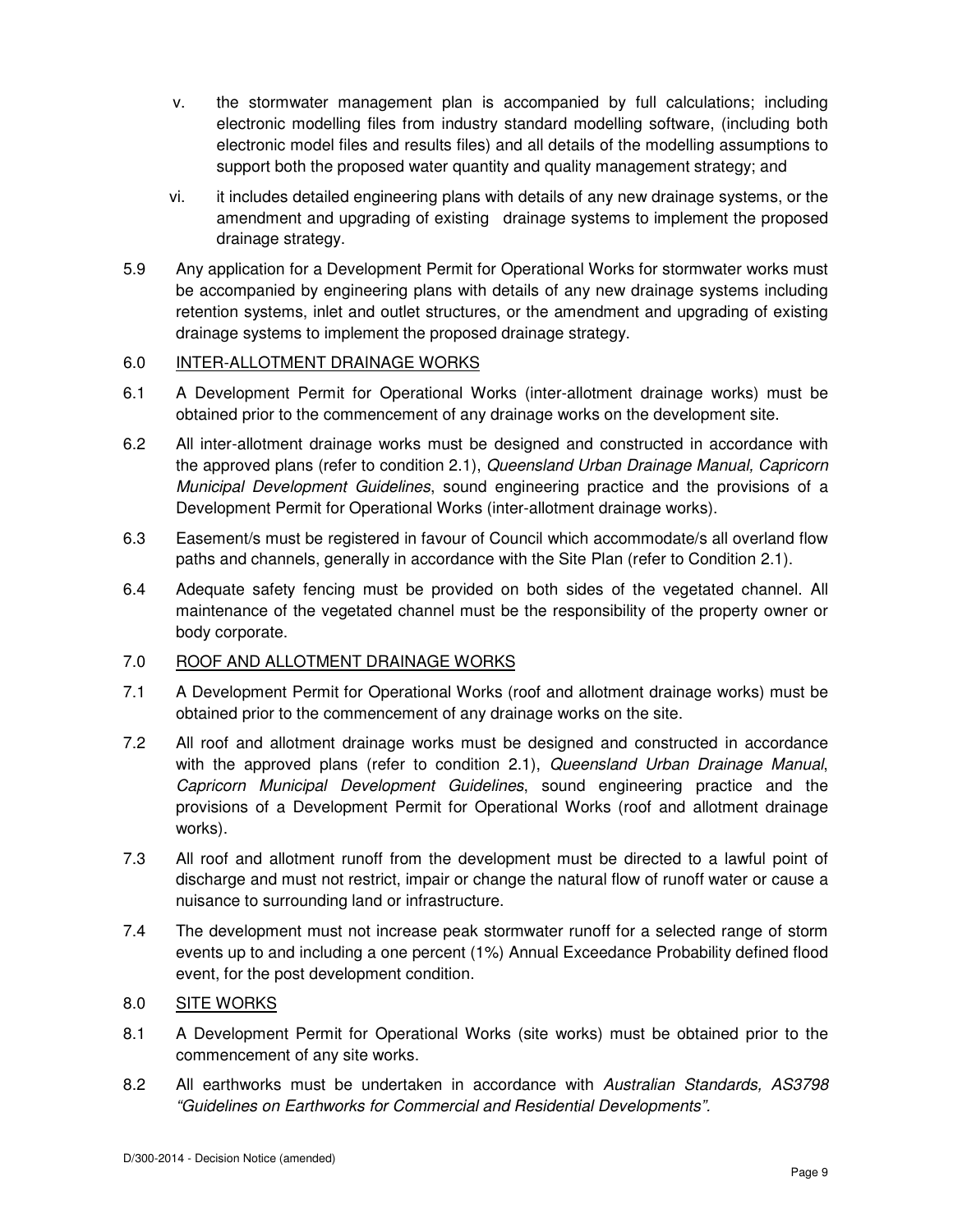- 8.3 Site works must be constructed such that they do not, at any time, in any way restrict, impair or change the natural flow of runoff water, or cause a nuisance or worsening to surrounding land or infrastructure.
- 8.4 The structural design of all retaining walls above one (1) metre in height must be separately and specifically certified by a Registered Professional Engineer of Queensland as part of the Operational Works submission. A Registered Professional Engineer of Queensland must on completion certify that all works are compliant with the approved design.
- 8.5 Retaining structures close to or crossing sewerage infrastructure must comply with Queensland Development Code, Mandatory Part 1.4 "Building over or near relevant infrastructure." The structure must be self-supporting and no additional load must be applied to Council's sewerage infrastructure.

## 9.0 BUILDING WORKS

- 9.1 The existing structures must be demolished.
- 9.2 A Development Permit for Building Works must be obtained for the removal and/or demolition of any existing structure on the development site.
- 9.3 All buildings and structures must maintain a clearance of two (2) metres to sewer access chambers and connection points.
- 9.4 All building works must be undertaken in accordance with Queensland Development Code, Mandatory Part 1.4 for building over or near relevant infrastructure.
- 9.5 The finished floor level of all the buildings must be a minimum of 350 millimetres above a one percent (1%) Annual Exceedance Probability flood inundation level calculated for the proposed masonary and vegetated channels, in accordance with the Queensland Urban Drainage Manual.
- 9.6 An impervious paved waste storage area for Recyclable Waste must be provided in accordance with the Environmental Protection Regulation 2008 and must be:
	- 9.6.1 Aesthetically screened from any frontage or adjoining property;
	- 9.6.2 Designed and located so as not to cause a nuisance to neighbouring properties;
	- 9.6.3 Surrounded by at least a 1.8 metre high fence that obstructs from view the contents of the waste storage area by any member of the public from any public place;
	- 9.6.4 Of a sufficient size to accommodate commercial type bins that will be serviced by a commercial contractor plus clearances around the bins for manoeuvring and cleaning;
	- 9.6.5 Adequately setback from the road frontage; and
	- 9.6.6 Provided with a suitable hosecock and hoses at the refuse container area, and washdown must be drained to the sewer and fitted with an approved stormwater diversion valve arrangement in accordance with the Sewerage Trade Waste provisions and the Plumbing and Drainage Act.

As an alternative to a washdown facility, a fully contained commercial bin cleaning service is acceptable provided no wastewater is discharged from the site to the sewer.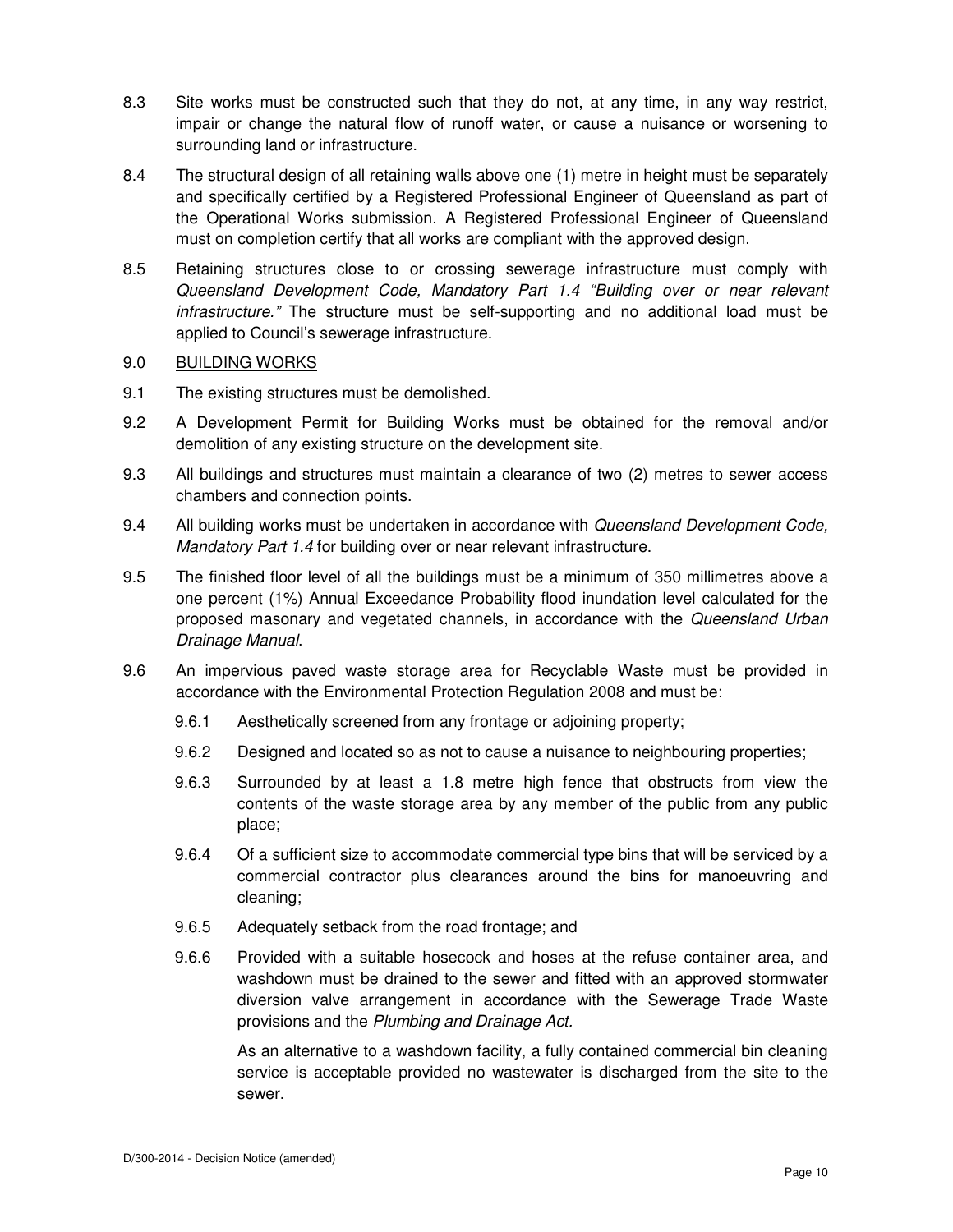Note: The general waste bin/s (wheelie bins, to be collected by Council) must be stored separately at each unit.

- 9.7 All external elements, such as air conditioners, must be adequately screened from public view, to Council's satisfaction. Noise from any external elements, such as air conditioners, must not exceed 5dB(A) (decibels) above the background ambient noise level, measured at the boundaries of the subject site.
- 9.8 Any lighting devices associated with the development, such as sensory lighting, must be positioned on the site and shielded so as not to cause glare or other nuisance to nearby residents and motorists. Night lighting must be designed, constructed and operated in accordance with Australian Standard AS4282 "Control of the obtrusive effects of outdoor lighting".
- 9.9 All windows facing onto the adjoining residential properties must be properly glazed or screened to not intrude on the privacy of residents.
- 9.10 All fencing on side and rear boundaries must be a minimum 1.8 meters in height. The fencing may be graduated down to 1.2 metres towards the road frontage. All side and rear boundary, and internal fencing must ensure privacy and security to adjoining residential properties. The fencing must be constructed of materials and finishes that prevent light spillage of vehicle headlights and are commensurate with the surrounding residential area.
- 9.11 All units must be provided with open-air clothes drying facilities and the facilities must be screened from public view.

## 10.0 LANDSCAPING WORKS

- 10.1 A Development Permit for Operational Works (landscaping works) must be obtained prior to the commencement of any landscaping works on the development site.
- 10.2 All landscaping must be constructed and/or established, in accordance with the requirements of the Development Permit for Operational Works (landscaping works), prior to the commencement of the use.
- 10.3 Landscaping of the development must be generally in accordance with the approved plans (refer to condition 2.1).
- 10.4 The landscape plans must be designed to specifically reduce the perceived scale of the buildings and must include advanced plant stock, to create an immediate effect.
- 10.5 All species used in landscaping must be in accordance with Planning Scheme Policy 6 Planting Species.
- 10.6 Landscaping, or any part thereof, upon reaching full maturity, must not:
	- (i) obstruct sight visibility zones as defined in the Austroads 'Guide to Traffic Engineering Practice' series of publications;
	- (ii) adversely affect any road lighting or public space lighting; or
	- (iii) adversely affect any Council infrastructure, or public utility plant.
- 10.7 The landscaped areas must be subject to an ongoing maintenance and replanting programme (if necessary).
- 11.0 ELECTRICITY AND TELECOMMUNICATIONS
- 11.1 Underground Electricity and telecommunication connections must be provided to the proposed development to the standards of the relevant authorities.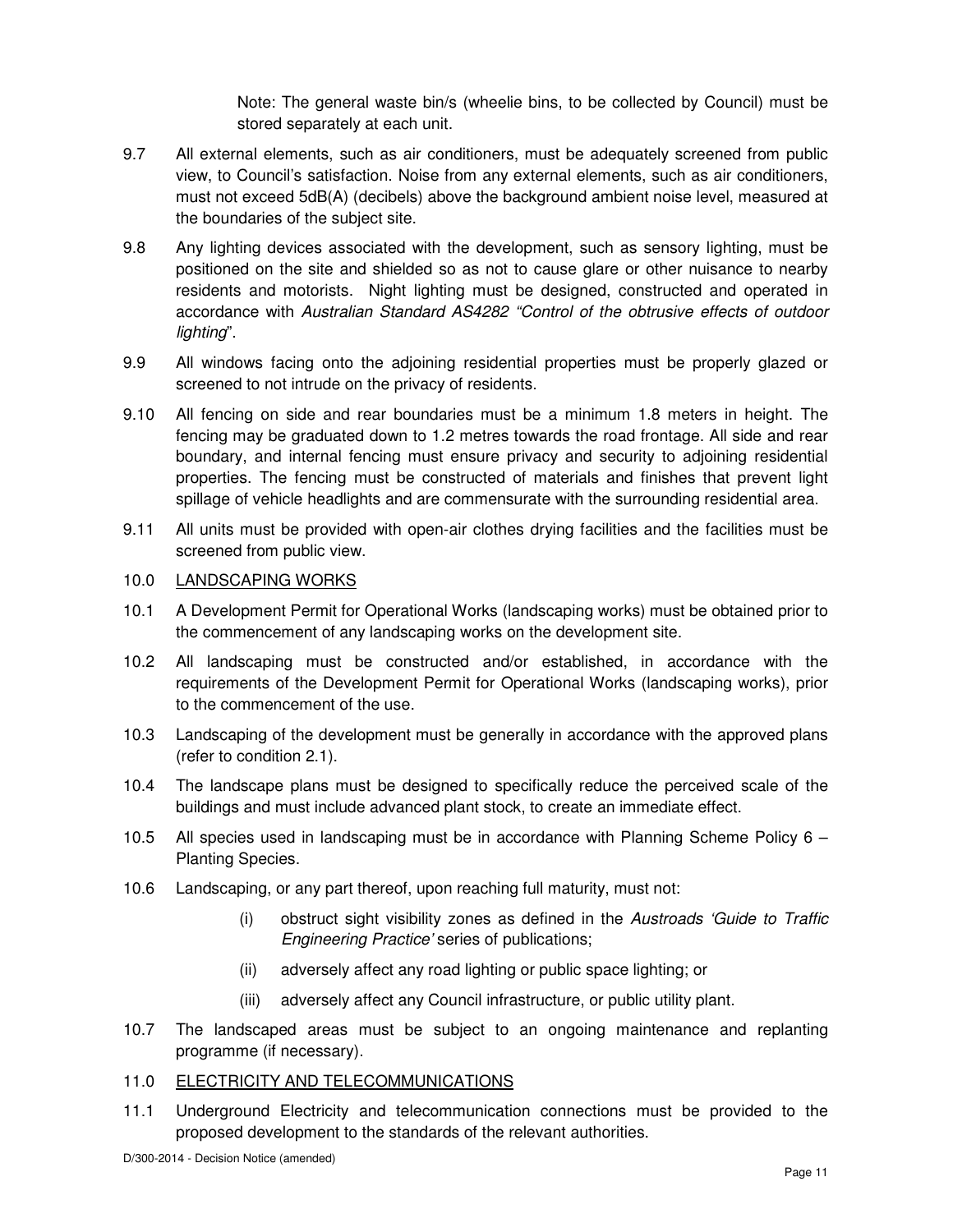11.2 Evidence must be provided of a Telecommunications Infrastructure Provisioning Confirmation and Certificate of Electricity Supply with the relevant service providers to provide the use with telecommunication and live electricity connections, in accordance with the requirements of the relevant authorities prior to the commencement of the use.

## 12.0 ASSET MANAGEMENT

- 12.1 Any alteration necessary to electricity, telephone, water mains, sewerage mains, and/or public utility installations resulting from the development or in connection with the development, must be at full cost to the Developer.
- 12.2 Any damage to existing kerb and channel, pathway or roadway (including removal of concrete slurry from public land, pathway, roads, kerb and channel and stormwater gullies and drainage lines) which may occur during any works carried out in association with the approved development must be repaired. This must include the reinstatement of the existing traffic signs and pavement markings which may have been removed.
- 12.3 'As constructed' information pertaining to assets to be handed over to Council and those which may have an impact on Council's existing and future assets must be provided prior to the commencement of the use. This information must be provided in accordance with the Manual for Submission of Digital As Constructed Information.

## 13.0 ENVIRONMENTAL

13.1 An Erosion Control and Stormwater Control Management Plan on-site for the duration of the works, and until all exposed soil areas are permanently stabilised (for example, turfed, hydro-mulched, concreted, landscaped). The prepared Erosion Control and Stormwater Control Management Plan must be available on-site for inspection by Council Officers during those works.

## 14.0 OPERATING PROCEDURES

14.1 All construction materials, waste, waste skips, machinery and contractors' vehicles must be located and stored or parked within the site. No storage of materials, parking of construction machinery or contractors' vehicles will be permitted in Ann Street.

### ADVISORY NOTES

## NOTE 1 Aboriginal Cultural Heritage

It is advised that under section 23 of the Aboriginal Cultural Heritage Act, a person who carries out an activity must take all reasonable and practicable measures to ensure the activity does not harm Aboriginal Cultural Heritage (the "cultural heritage duty of care"). Maximum penalties for breaching the duty of care are listed in the Aboriginal Cultural Heritage legislation. The information on Aboriginal Cultural Heritage is available on the Department of Environment Heritage Protection's website www.ehp.qld.gov.au

## NOTE 2 Asbestos Removal

Any demolition and/or removal works involving asbestos materials must be undertaken in accordance with the requirements of the Workplace Health and Safety legislation and Public Health Act 2005.

## NOTE 3 General Environmental Duty

General environmental duty under the *Environmental Protection Act* prohibits unlawful environmental nuisance caused by noise, aerosols, particles, dust, ash, fumes, light,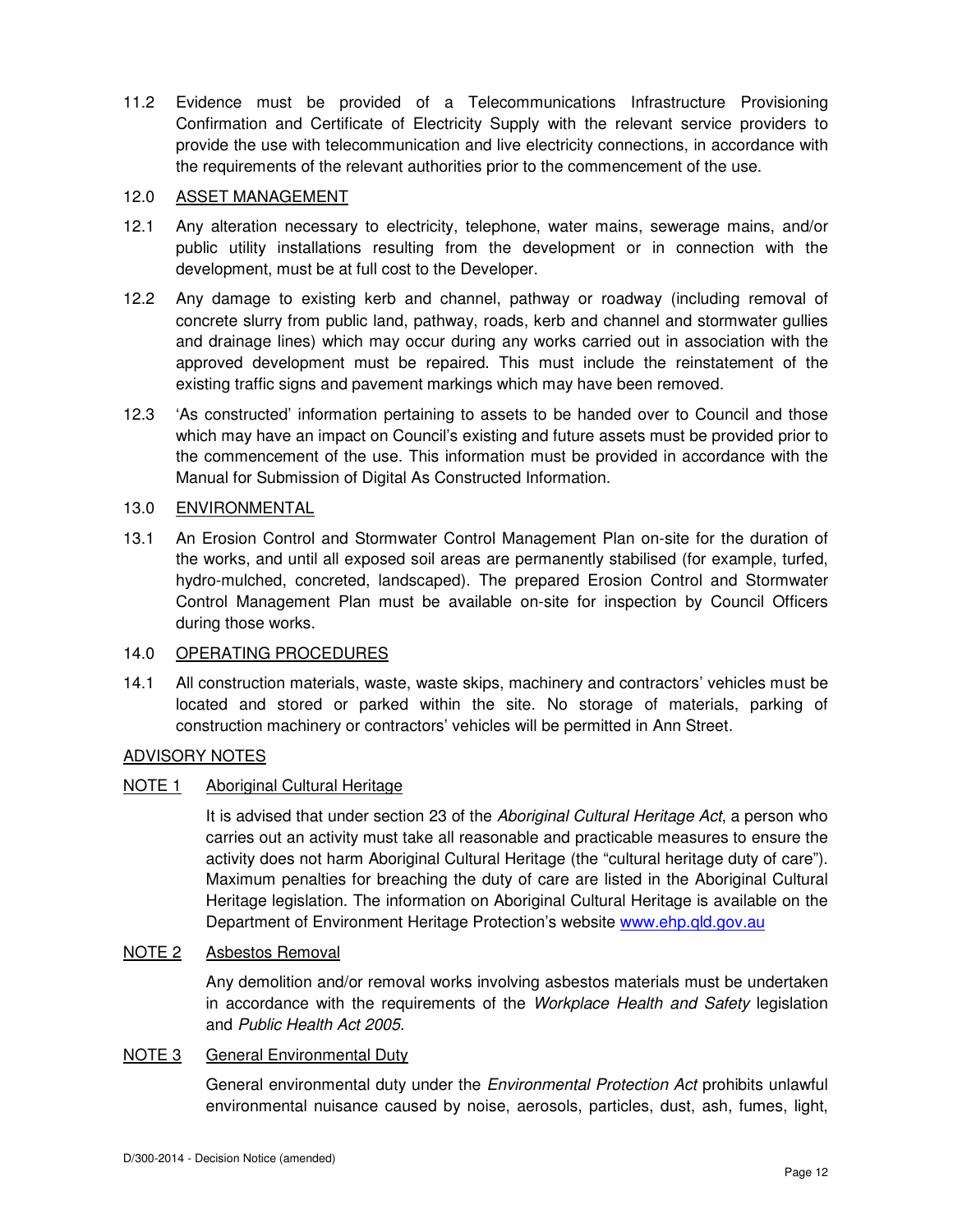odour or smoke beyond the boundaries of the property during all stages of the development including earthworks, construction and operation.

## NOTE 4 General Safety Of Public During Construction

The Workplace Health and Safety Act and Manual of Uniform Traffic Control Devices must be complied with in carrying out any construction works, and to ensure safe traffic control and safe public access in respect of works being constructed on a road.

## NOTE 5 Infrastructure Charges Notice

This application is subject to infrastructure contributions in accordance with Council policies. The contributions are presented on an Infrastructure Charges Notice.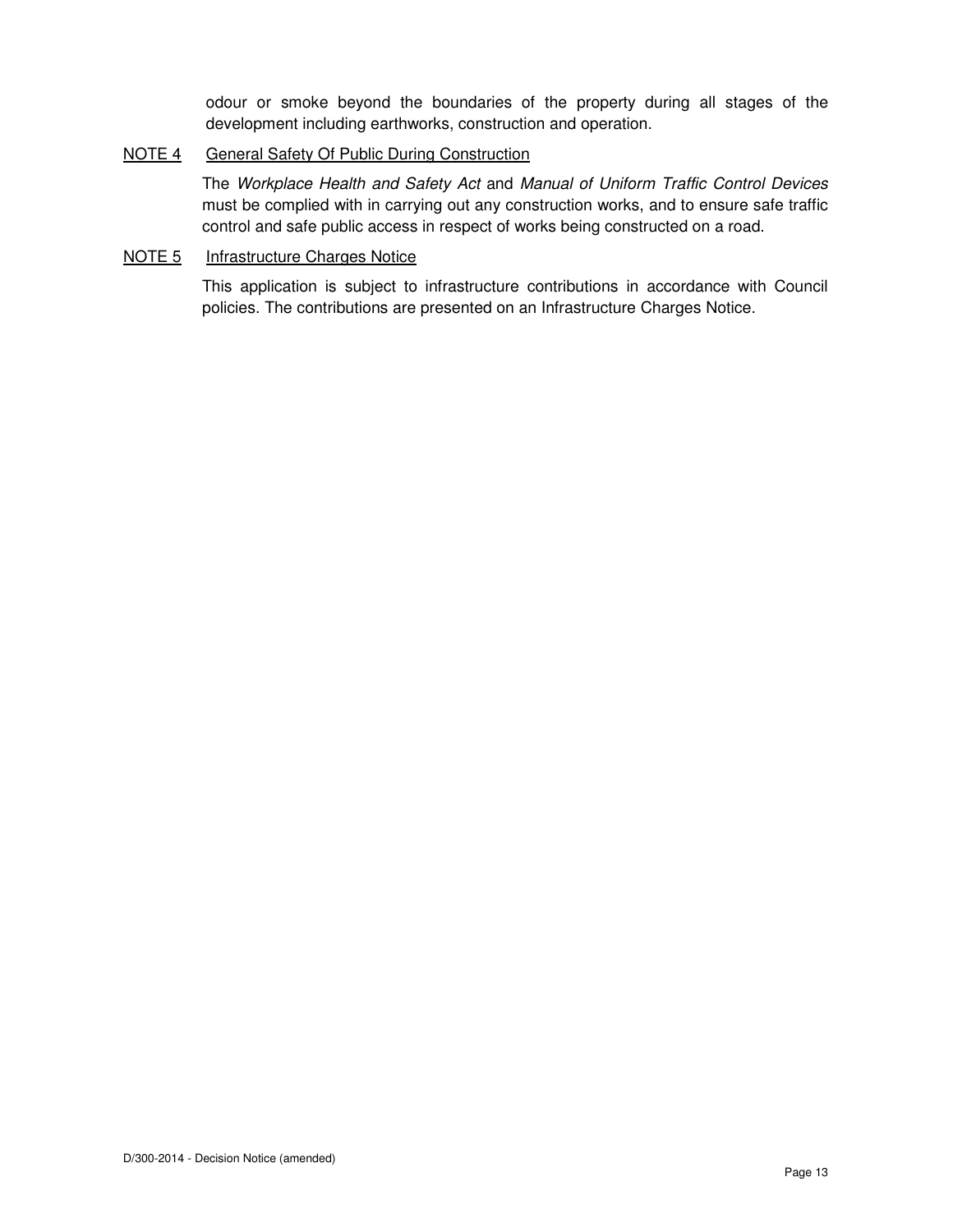

# **Attachment 2 - Appeal Rights**

PLANNING ACT 2016

The following is an extract from the Planning Act 2016 (Chapter 6)

#### **Appeal rights**

#### **229 Appeals to tribunal or P&E Court**

- (1) Schedule 1 states—
	- (a) matters that may be appealed to— (i) either a tribunal or the P&E Court; or (ii) only a tribunal; or (iii) only the P&E Court; and
	- (b) the person—
		- (i) who may appeal a matter (the **appellant**); and (ii) who is a respondent in an appeal of the matter; and (iii) who is a co-respondent in an appeal of the matter; and
		- (iv) who may elect to be a co-respondent in an appeal of the matter.
- (2) An appellant may start an appeal within the appeal period.
- (3) The **appeal period** is—
	- (a) for an appeal by a building advisory agency—10 business days after a decision notice for the decision is given to the agency or
	- (b) for an appeal against a deemed refusal—at any time after the deemed refusal happens; or
	- (c) for an appeal against a decision of the Minister, under chapter 7, part 4, to register premises or to renew the registration of premises—20 business days after a notice is published under section 269(3)(a) or (4); or
	- (d) for an appeal against an infrastructure charges notice— 20 business days after the infrastructure charges notice is given to the person; or
	- (e) for an appeal about a deemed approval of a development application for which a decision notice has not been given—30 business days after the applicant gives the deemed approval notice to the assessment manager; or
	- (f) for any other appeal—20 business days after a notice of the decision for the matter, including an enforcement notice, is given to the person.
	- Note—

See the P&E Court Act for the court's power to extend the appeal period.

- (4) Each respondent and co-respondent for an appeal may be heard in the appeal.
- (5) If an appeal is only about a referral agency's response, the assessment manager may apply to the tribunal or P&E Court to withdraw from the appeal.
- (6) To remove any doubt, it is declared that an appeal against an infrastructure charges notice must not be about—
	- (a) the adopted charge itself; or
	- (b) for a decision about an offset or refund—
		- (i) the establishment cost of trunk infrastructure identified in a LGIP; or
	- (ii) the cost of infrastructure decided using the method included in the local government's charges resolution.

#### **230 Notice of appeal**

- (1) An appellant starts an appeal by lodging, with the registrar of the tribunal or P&E Court, a notice of appeal that— (a) is in the approved form; and
	- (b) succinctly states the grounds of the appeal.
- (2) The notice of appeal must be accompanied by the required fee.
- (3) The appellant or, for an appeal to a tribunal, the registrar must, within the service period, give a copy of the notice of appeal to-
	- (a) the respondent for the appeal; and
	- (b) each co-respondent for the appeal; and
- (c) for an appeal about a development application under schedule 1, table 1, item 1—each principal submitter for the development application; and
- (d) for an appeal about a change application under schedule 1, table 1, item 2—each principal submitter for the change application; and
- (e) each person who may elect to become a co-respondent for the appeal, other than an eligible submitter who is not a principal submitter in an appeal under paragraph (c) or (d); and
- (f) for an appeal to the P&E Court—the chief executive; and
- (g) for an appeal to a tribunal under another Act—any other
- person who the registrar considers appropriate.

#### (4) The **service period** is—

- (a) if a submitter or advice agency started the appeal in the P&E Court-2 business days after the appeal is started; or
- (b) otherwise—10 business days after the appeal is started.
- (5) A notice of appeal given to a person who may elect to be a co-respondent must state the effect of subsection
- (6) A person elects to be a co-respondent by filing a notice of election, in the approved form, within 10 business days after the notice of appeal is given to the person*.*

#### **231 Other appeals**

- (1) Subject to this chapter, schedule 1 and the P&E Court Act, unless the Supreme Court decides a decision or other matter under this Act is affected by jurisdictional error, the decision or matter is non-appealable.
- (2) The Judicial Review Act 1991, part 5 applies to the decision or matter to the extent it is affected by jurisdictional error.
- (3) A person who, but for subsection (1) could have made an application under the Judicial Review Act 1991 in relation to the decision or matter, may apply under part 4 of that Act for a statement of reasons in relation to the decision or matter.
- (4) In this section— **decision** includes—
	- (a) conduct engaged in for the purpose of making a decision; and
	- (b) other conduct that relates to the making of a decision; and
	- (c) the making of a decision or the failure to make a decision; and
	- (d) a purported decision; and
	- (e) a deemed refusal.
- **non-appealable**, for a decision or matter, means the decision or matter—
	- (a) is final and conclusive; and
	- (b) may not be challenged, appealed against, reviewed, quashed, set aside or called into question in any other way under the Judicial Review Act 1991 or otherwise, whether by the Supreme Court, another court, a tribunal or another entity; and
	- (c) is not subject to any declaratory, injunctive or other order of the Supreme Court, another court, a tribunal or another entity on any ground.

#### **232 Rules of the P&E Court**

- (1) A person who is appealing to the P&E Court must comply with the rules of the court that apply to the appeal.
- (2) However, the P&E Court may hear and decide an appeal even if the person has not complied with rules of the P&E Court.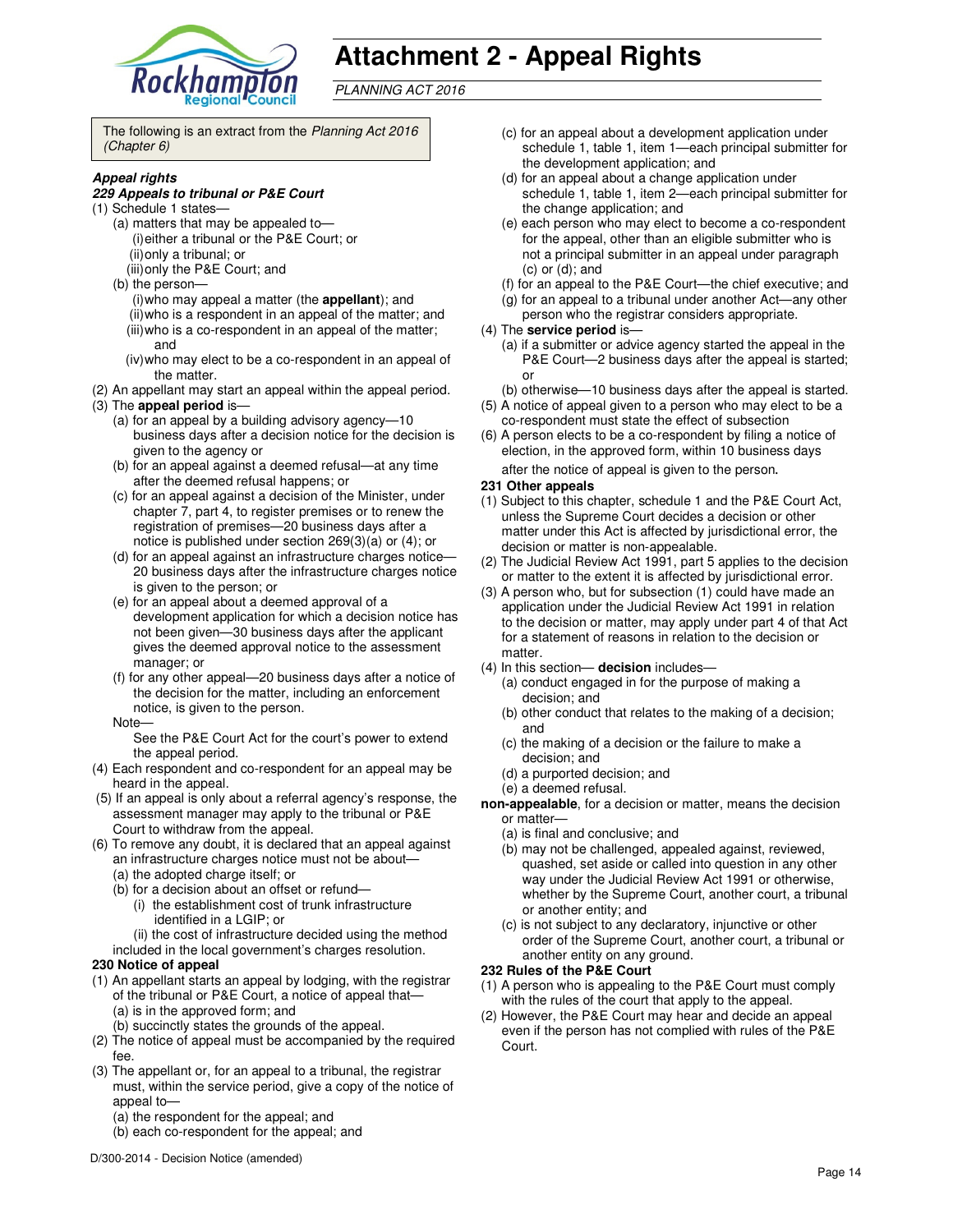

## **Appeal Rights**

PLANNING ACT 2016

## **Schedule 1**

#### **Appeals section 229 1 Appeal rights and parties to appeals**

- (1) Table 1 states the matters that may be appealed to—(a) the P&E court; or (b) a tribunal.
- (2) However, table 1 applies to a tribunal only if the matter involves—
	- (a) the refusal, or deemed refusal of a development application, for—
	- (i) a material change of use for a classified building; or
	- (ii) operational work associated with building work, a retaining wall, or a tennis court; or (b) a provision of a development approval for—
	- (i) a material change of use for a classified building; or
- (ii) operational work associated with building work, a retaining wall, or a tennis court; or
	- (c) if a development permit was applied for—the decision to give a preliminary approval for—
		- (i) a material change of use for a classified building; or
		- (ii) operational work associated with building work, a retaining wall, or a tennis court; or
	- (d) a development condition if—
		- (i) the development approval is only for a material change of use that involves the use of a building classified under the Building Code as a class 2 building; and
		- (ii) the building is, or is proposed to be, not more than 3 storeys; and
		- (iii) the proposed development is for not more than 60 sole-occupancy units; or
	- (e) a decision for, or a deemed refusal of, an extension application for a development approval that is only for a material change of use of a classified building; or
	- (f) a decision for, or a deemed refusal of, a change application for a development approval that is only for a material change of use of a classified building; or
	- (g) a matter under this Act, to the extent the matter relates to—
		- (i) the Building Act, other than a matter under that Act that may or must be decided by the Queensland Building and Construction Commission; or
		- (ii) the Plumbing and Drainage Act, part 4 or 5; or
	- (h) a decision to give an enforcement notice in relation to a matter under paragraphs (a) to (g); or
	- (i) a decision to give an infrastructure charges notice; or
	- (j) the refusal, or deemed refusal, of a conversion application; or
	- (k) a matter that, under another Act, may be appealed to the tribunal; or
	- (l) a matter prescribed by regulation.
- (3) Also, table 1 does not apply to a tribunal if the matter
- involves—
	- (a) for a matter in subsection  $(2)(a)$  to  $(d)$ 
		- (i) a development approval for which the development application required impact assessment; and
		- (ii) a development approval in relation to which the assessment manager received a properly made submission for the development application; or
	- (b) a provision of a development approval about the identification or inclusion, under a variation approval, of a matter for the development.
- (4) Table 2 states the matters that may be appealed only to the P&E Court.
- (5) Table 3 states the matters that may be appealed only to the tribunal.
- (6) In each table—
	- (a) column 1 states the appellant in the appeal; and
	- (b) column 2 states the respondent in the appeal; and
	- (c) column 3 states the co-respondent (if any) in the appeal; and
	- (d) column 4 states the co-respondents by election (if any) in the appeal.
- (7) If the chief executive receives a notice of appeal under section 230(3)(f), the chief executive may elect to be a corespondent in the appeal.

| Table 1<br>Appeals to the P&E Court and, for certain matters, to a tribunal                                                                                                                                                                                                                                                                    |                           |                                                              |                                                                                   |
|------------------------------------------------------------------------------------------------------------------------------------------------------------------------------------------------------------------------------------------------------------------------------------------------------------------------------------------------|---------------------------|--------------------------------------------------------------|-----------------------------------------------------------------------------------|
| 1. Development applications<br>An appeal may be made against-<br>(a) the refusal of all or part of the development application; or<br>(b) the deemed refusal of the development application; or<br>(c) a provision of the development approval; or<br>(d) if a development permit was applied for—the decision to give a preliminary approval. |                           |                                                              |                                                                                   |
| Column 1<br>Appellant                                                                                                                                                                                                                                                                                                                          | Column 2<br>Respondent    | Column 3<br>Co-respondent<br>$($ if any $)$                  | Column 4<br>Co-respondent by election<br>$($ if any $)$                           |
| The applicant                                                                                                                                                                                                                                                                                                                                  | The assessment<br>manager | If the appeal is about<br>a concurrence<br>agency's referral | 1 A concurrence agency that is<br>not a co-respondent<br>2 If a chosen Assessment |

response—the

manager is the respondent-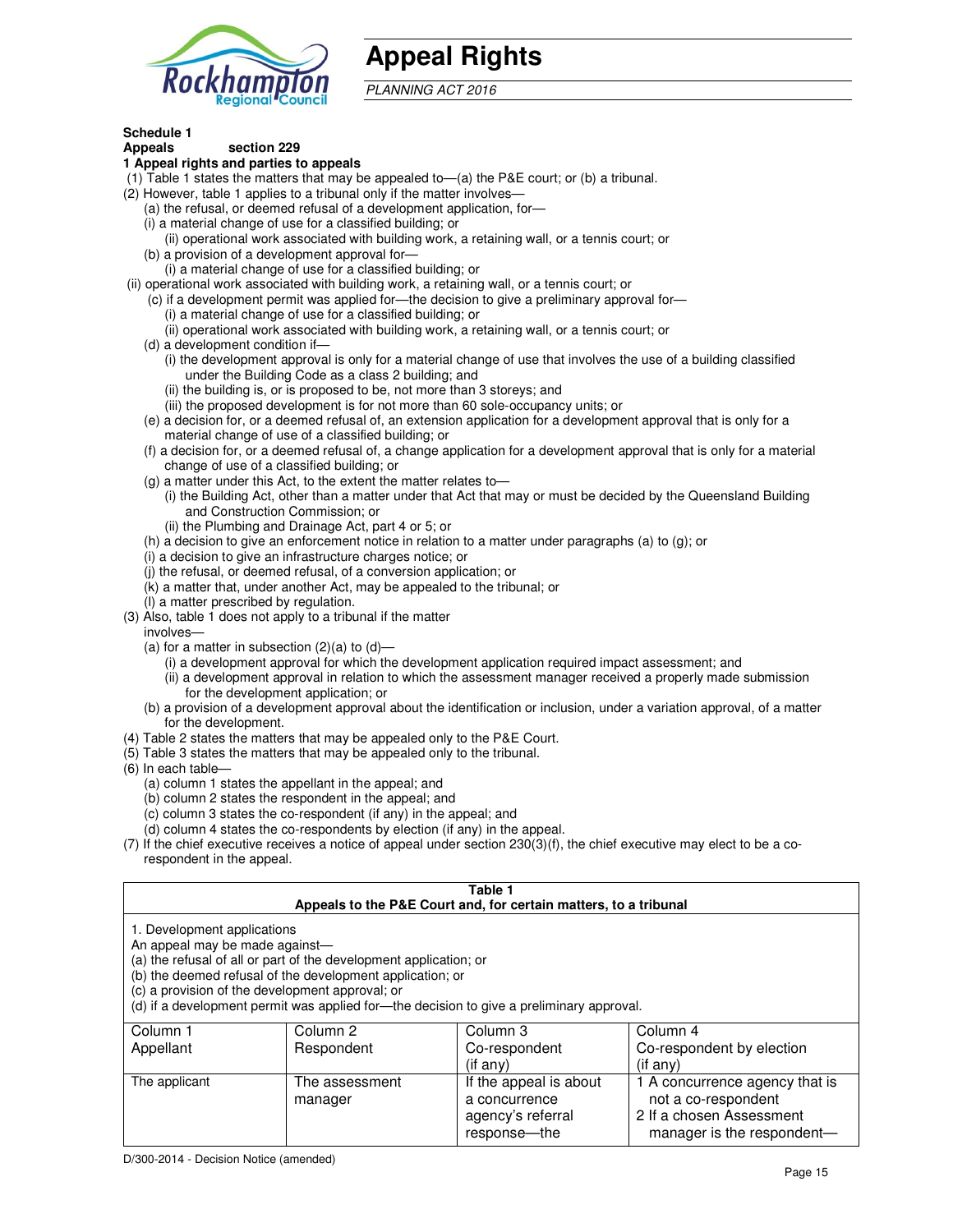| Table 1<br>Appeals to the P&E Court and, for certain matters, to a tribunal                                                                                                                                                                                                                                                                                                                                                                                                                                                                                                                                                                                                                                                                                                                                                                                                                                                                                       |                                   |                                                                 |                                                                                                                                                                                                                                                                                                                                                 |
|-------------------------------------------------------------------------------------------------------------------------------------------------------------------------------------------------------------------------------------------------------------------------------------------------------------------------------------------------------------------------------------------------------------------------------------------------------------------------------------------------------------------------------------------------------------------------------------------------------------------------------------------------------------------------------------------------------------------------------------------------------------------------------------------------------------------------------------------------------------------------------------------------------------------------------------------------------------------|-----------------------------------|-----------------------------------------------------------------|-------------------------------------------------------------------------------------------------------------------------------------------------------------------------------------------------------------------------------------------------------------------------------------------------------------------------------------------------|
|                                                                                                                                                                                                                                                                                                                                                                                                                                                                                                                                                                                                                                                                                                                                                                                                                                                                                                                                                                   |                                   | concurrence agency                                              | the prescribed assessment<br>manager<br>3 Any eligible advice agency for<br>the application<br>4 Any eligible submitter for the<br>application                                                                                                                                                                                                  |
| 2. Change applications<br>An appeal may be made against-<br>(a) a responsible entity's decision for a change application, other than a decision made by the P&E court; or<br>(b) a deemed refusal of a change application.                                                                                                                                                                                                                                                                                                                                                                                                                                                                                                                                                                                                                                                                                                                                        |                                   |                                                                 |                                                                                                                                                                                                                                                                                                                                                 |
| Column <sub>1</sub><br>Appellant                                                                                                                                                                                                                                                                                                                                                                                                                                                                                                                                                                                                                                                                                                                                                                                                                                                                                                                                  | Column <sub>2</sub><br>Respondent | Column <sub>3</sub><br>Co-respondent<br>(if any)                | Column 4<br>Co-respondent by election<br>(if any)                                                                                                                                                                                                                                                                                               |
| 1 The applicant<br>2 If the responsible<br>entity is the<br>assessment<br>manager-an<br>affected entity that<br>gave a pre-request<br>notice or response<br>notice                                                                                                                                                                                                                                                                                                                                                                                                                                                                                                                                                                                                                                                                                                                                                                                                | The responsible<br>entity         | If an affected entity<br>starts the appeal-the<br>applicant     | 1 A concurrence agency for the<br>development application<br>2 If a chosen assessment<br>manager is the respondent-<br>the prescribed assessment<br>manager<br>3 A private certifier for the<br>development application<br>4 Any eligible advice agency for<br>the change application<br>5 Any eligible submitter for the<br>change application |
| 3. Extension applications<br>An appeal may be made against-<br>(a) the assessment manager's decision about an extension application; or<br>(b) a deemed refusal of an extension application.                                                                                                                                                                                                                                                                                                                                                                                                                                                                                                                                                                                                                                                                                                                                                                      |                                   |                                                                 |                                                                                                                                                                                                                                                                                                                                                 |
| Column <sub>1</sub><br>Appellant                                                                                                                                                                                                                                                                                                                                                                                                                                                                                                                                                                                                                                                                                                                                                                                                                                                                                                                                  | Column <sub>2</sub><br>Respondent | Column 3<br>Co-respondent<br>(if any)                           | Column 4<br>Co-respondent by election<br>(if any)                                                                                                                                                                                                                                                                                               |
| 1 The applicant<br>1<br>2 For a matter other<br>than a deemed<br>refusal of an<br>extension<br>application $-$ a<br>concurrence<br>agency, other than<br>the chief executive,<br>for the application                                                                                                                                                                                                                                                                                                                                                                                                                                                                                                                                                                                                                                                                                                                                                              | The assessment<br>manager         | If a concurrence<br>agency starts the<br>appeal – the applicant | If a chosen assessment<br>manager is the respondent - the<br>prescribed assessment manager                                                                                                                                                                                                                                                      |
| 4. Infrastructure charges notices<br>An appeal may be made against an infrastructure charges notice on 1 or more of the following grounds<br>a) The notice involved an error relating to $-$<br>(i) The application of the relevant adopted charge; or<br>Examples of errors in applying an adopted charge -<br>The incorrect application of gross floor area for a non-residential development<br>Applying an incorrect 'use category', under a regulation, to the development<br>The working out of extra demands, for section 120; or<br>(i)<br>An offset or refund; or<br>(ii)<br>b) The was no decision about an offset or refund; or<br>c) If the infrastructure charges notice states a refund will be given – the timing for giving the refund; or<br>d) The amount of the charge is so unreasonable that no reasonable relevant local government could have<br>imposed the amount.<br>Column <sub>2</sub><br>Column <sub>3</sub><br>Column 1<br>Column 4 |                                   |                                                                 |                                                                                                                                                                                                                                                                                                                                                 |
| Appellant                                                                                                                                                                                                                                                                                                                                                                                                                                                                                                                                                                                                                                                                                                                                                                                                                                                                                                                                                         | Respondent                        | Co-respondent                                                   | Co-respondent by election                                                                                                                                                                                                                                                                                                                       |

D/300-2014 - Decision Notice (amended)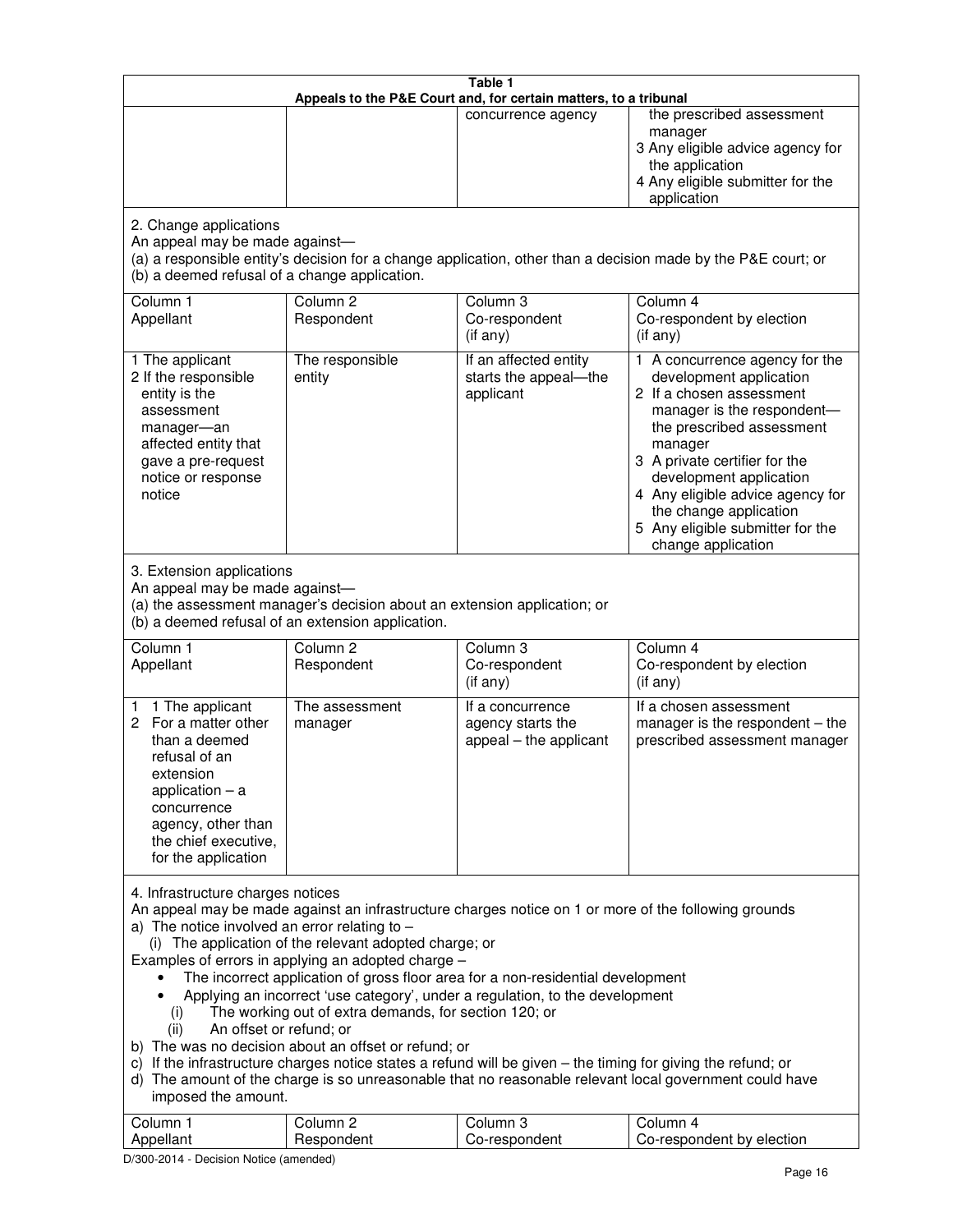| Table 1<br>Appeals to the P&E Court and, for certain matters, to a tribunal                                                                                                                                                                                                                                                                     |                                                                                                                            |                                                                                                                         |                                                                                                                                                                            |
|-------------------------------------------------------------------------------------------------------------------------------------------------------------------------------------------------------------------------------------------------------------------------------------------------------------------------------------------------|----------------------------------------------------------------------------------------------------------------------------|-------------------------------------------------------------------------------------------------------------------------|----------------------------------------------------------------------------------------------------------------------------------------------------------------------------|
|                                                                                                                                                                                                                                                                                                                                                 |                                                                                                                            | (if any)                                                                                                                | $($ if any $)$                                                                                                                                                             |
| The person given the<br>Infrastructure charges<br>notice                                                                                                                                                                                                                                                                                        | The local government<br>that gave the<br>infrastructure charges<br>notice                                                  |                                                                                                                         |                                                                                                                                                                            |
| 5. Conversion applications<br>An appeal may be made against-<br>(a) the refusal of a conversion application; or                                                                                                                                                                                                                                 | (b) a deemed refusal of a conversion application.                                                                          |                                                                                                                         |                                                                                                                                                                            |
| Column 1<br>Appellant                                                                                                                                                                                                                                                                                                                           | Column <sub>2</sub><br>Respondent                                                                                          | Column 3<br>Co-respondent<br>(if any)                                                                                   | Column 4<br>Co-respondent by election<br>(if any)                                                                                                                          |
| The applicant                                                                                                                                                                                                                                                                                                                                   | The local government<br>to which the conversion<br>application was made                                                    |                                                                                                                         | $\blacksquare$                                                                                                                                                             |
| 6. Enforcement notices                                                                                                                                                                                                                                                                                                                          |                                                                                                                            | An appeal may be made against the decision to give an enforcement notice.                                               |                                                                                                                                                                            |
| Column 1<br>Appellant                                                                                                                                                                                                                                                                                                                           | Column <sub>2</sub><br>Respondent                                                                                          | Column 3<br>Co-respondent<br>(if any)                                                                                   | Column 4<br>Co-respondent by election<br>(if any)                                                                                                                          |
| The person given the<br>enforcement notice                                                                                                                                                                                                                                                                                                      | The enforcement<br>authority                                                                                               |                                                                                                                         | If the enforcement authority is<br>not the local government for<br>the premises in relation to which<br>the offence is alleged to have<br>happened-the local<br>government |
|                                                                                                                                                                                                                                                                                                                                                 |                                                                                                                            | Table 2<br>Appeals to the P&E Court only                                                                                |                                                                                                                                                                            |
| 1. Appeals from tribunal<br>An appeal may be made against a decision of a tribunal, other than a decision under<br>section 252, on the ground of-<br>(a) an error or mistake in law on the part of the tribunal; or<br>(b) jurisdictional error.                                                                                                |                                                                                                                            |                                                                                                                         |                                                                                                                                                                            |
| Column 1<br>Appellant                                                                                                                                                                                                                                                                                                                           | Column 2<br>Respondent                                                                                                     | Column 3<br>Co-respondent<br>(if any)                                                                                   | Column 4<br>Co-respondent by election<br>$($ if any $)$                                                                                                                    |
| A party to the<br>proceedings for the<br>decision                                                                                                                                                                                                                                                                                               | The other party to the<br>proceedings for the<br>decision                                                                  |                                                                                                                         |                                                                                                                                                                            |
| 2. Eligible submitter appeals<br>An appeal may be made against the decision to give a development approval, or an approval for a change<br>application, to the extent that the decision relates to-<br>(a) any part of the development application for the development approval that required impact assessment; or<br>(b) a variation request. |                                                                                                                            |                                                                                                                         |                                                                                                                                                                            |
| Column <sub>1</sub><br>Appellant                                                                                                                                                                                                                                                                                                                | Column <sub>2</sub><br>Respondent                                                                                          | Column 3<br>Co-respondent<br>(if any)                                                                                   | Column 4<br>Co-respondent by election<br>(if any)                                                                                                                          |
| 1 For a development<br>application-an<br>eligible submitter for<br>the development<br>application<br>2 For a change<br>application-an                                                                                                                                                                                                           | 1 For a development<br>application-the<br>assessment<br>manager<br>2 For a change<br>application-the<br>responsible entity | 1 The applicant<br>2 If the appeal is about<br>a concurrence<br>agency's referral<br>response-the<br>concurrence agency | Another eligible<br>submitter for the<br>application                                                                                                                       |

D/300-2014 - Decision Notice (amended)

eligible submitter for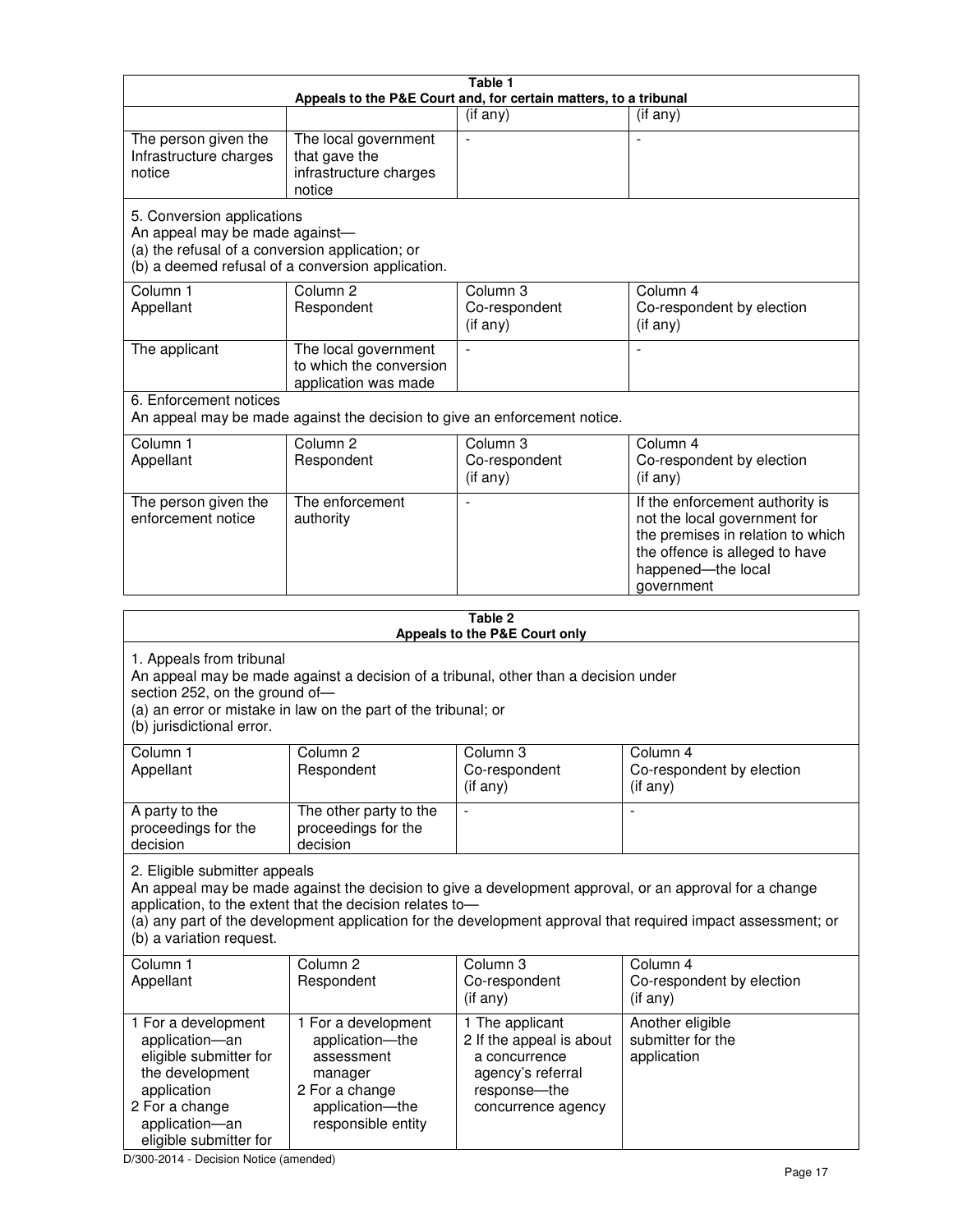| Table 2<br>Appeals to the P&E Court only                                                                                                                                                                                                                                                                                                                                                                           |                                                                                                                            |                                                                                                                         |                                                                                        |
|--------------------------------------------------------------------------------------------------------------------------------------------------------------------------------------------------------------------------------------------------------------------------------------------------------------------------------------------------------------------------------------------------------------------|----------------------------------------------------------------------------------------------------------------------------|-------------------------------------------------------------------------------------------------------------------------|----------------------------------------------------------------------------------------|
| the change<br>application                                                                                                                                                                                                                                                                                                                                                                                          |                                                                                                                            |                                                                                                                         |                                                                                        |
| 3. Eligible submitter and eligible advice agency appeals<br>An appeal may be made against a provision of a development approval, or failure to<br>include a provision in the development approval, to the extent the matter relates to-<br>(a) any part of the development application or the change application, for the development approval, that<br>required impact assessment; or<br>(b) a variation request. |                                                                                                                            |                                                                                                                         |                                                                                        |
| Column 1<br>Appellant                                                                                                                                                                                                                                                                                                                                                                                              | Column <sub>2</sub><br>Respondent                                                                                          | Column 3<br>Co-respondent<br>(if any)                                                                                   | Column 4<br>Co-respondent by election<br>(if any)                                      |
| 1 For a development<br>application-an<br>eligible submitter for<br>the development<br>application<br>2 For a change<br>application-an<br>eligible submitter for<br>the change<br>application<br>3 An eligible advice<br>agency for the<br>development<br>application or change<br>application                                                                                                                      | 1 For a development<br>application-the<br>assessment<br>manager<br>2 For a change<br>application-the<br>responsible entity | 1 The applicant<br>2 If the appeal is about<br>a concurrence<br>agency's referral<br>response-the<br>concurrence agency | Another eligible submitter for the<br>application                                      |
| 4. Compensation claims<br>An appeal may be made against-<br>(a) a decision under section 32 about a compensation claim; or<br>(b) a decision under section 265 about a claim for compensation; or<br>(c) a deemed refusal of a claim under paragraph (a) or (b).                                                                                                                                                   |                                                                                                                            |                                                                                                                         |                                                                                        |
| Column <sub>1</sub><br>Appellant                                                                                                                                                                                                                                                                                                                                                                                   | Column <sub>2</sub><br>Respondent                                                                                          | Column 3<br>Co-respondent<br>(if any)                                                                                   | Column 4<br>Co-respondent by election<br>(if any)                                      |
| A person dissatisfied<br>with the decision                                                                                                                                                                                                                                                                                                                                                                         | The local<br>government to which<br>the claim was made                                                                     |                                                                                                                         |                                                                                        |
| 5. Registered premises<br>An appeal may be made against a decision of the Minister under chapter 7, part 4.                                                                                                                                                                                                                                                                                                        |                                                                                                                            |                                                                                                                         |                                                                                        |
| Column 1<br>Appellant                                                                                                                                                                                                                                                                                                                                                                                              | Column <sub>2</sub><br>Respondent                                                                                          | Column <sub>3</sub><br>Co-respondent<br>(if any)                                                                        | Column 4<br>Co-respondent by election<br>(if any)                                      |
| 1 A person given a<br>decision notice about<br>the decision<br>2 If the decision is to<br>register premises or<br>renew the<br>registration of<br>premises-an owner<br>or occupier of<br>premises in the<br>affected area for the<br>registered premises<br>who is dissatisfied<br>with the decision                                                                                                               | The Minister                                                                                                               | $\blacksquare$                                                                                                          | If an owner or occupier starts the<br>appeal – the owner of the<br>registered premises |